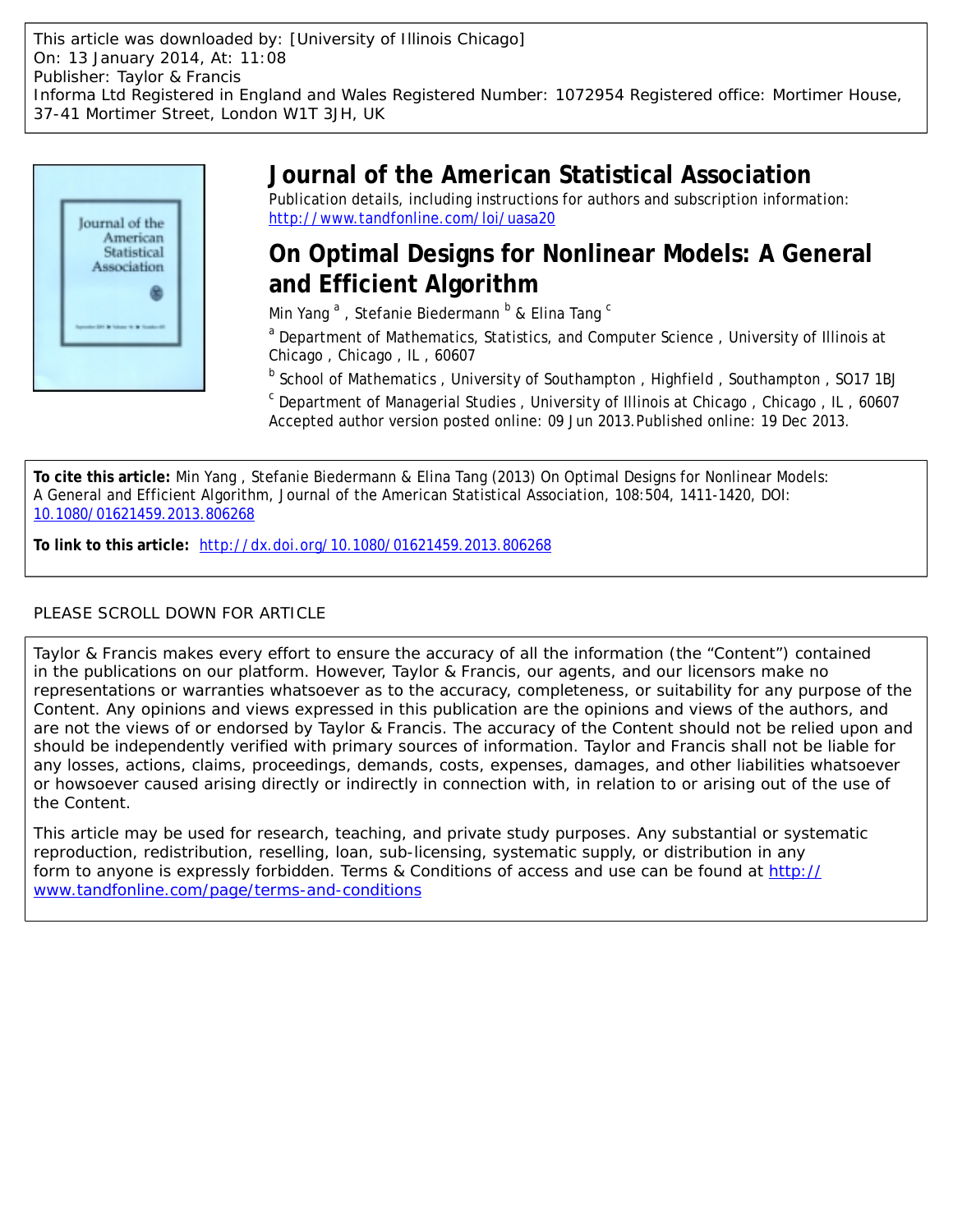# **On Optimal Designs for Nonlinear Models: A General and Efficient Algorithm**

Min YANG, Stefanie BIEDERMANN, and Elina TANG

Finding optimal designs for nonlinear models is challenging in general. Although some recent results allow us to focus on a simple subclass of designs for most problems, deriving a specific optimal design still mainly depends on numerical approaches. There is need for a general and efficient algorithm that is more broadly applicable than the current state-of-the-art methods. We present a new algorithm that can be used to find optimal designs with respect to a broad class of optimality criteria, when the model parameters or functions thereof are of interest, and for both locally optimal and multistage design strategies. We prove convergence to the optimal design, and show in various examples that the new algorithm outperforms the current state-of-the-art algorithms.

KEY WORDS: Convergence; Locally optimal design; Multistage design;  $\Phi_p$ -optimality.

#### 1. INTRODUCTION

Experimental design is an integral part of scientific research. An optimal or efficient design, by using resources economically, can facilitate the data-collection process and subsequent data analysis, thus leading to reliable and reproducible conclusions in a cost-effective manner. Much design work thus far focuses on linear models. However, many natural phenomena follow nonlinear models. Efficient designs for nonlinear models are needed in a multitude of application areas.

<span id="page-1-1"></span>A major complication in studying optimal designs for nonlinear models is that information matrices and thus optimal designs depend on the unknown model parameters, held in the vector  $\theta = (\theta_1, \dots, \theta_k)'$ . A typical approach is to use a locally optimal design, which is based on a "best guess" of the unknown parameters *θ* (Chernoff [1953\)](#page-10-0). One would first make a "guess" about the value of  $\theta$ , and then start the search for an optimal design accordingly. Such an approach will inevitably run into a hitand-miss problem. Many times, one may get lucky and obtain a good guess of *θ*. Other times, the initial guess of *θ* is far from the true value and the resulting locally optimal design is far from the true optimal design. A practical way to get a reliable "best guess" of *θ* is to employ response adaptive or multistage designs, an approach that has gained a lot of popularity in practice in the past decade. An initial experiment, typically using a robust design, is conducted to get a better idea about the unknown parameters. The resulting initial estimate for  $\theta$  is then used as the "best guess" of  $\theta$ , based on which the next stage design is selected. The research question here is to find a design such that the combination of the initial design and the second-stage design is optimal/efficient with respect to the selected optimality criterion. The observations from both the initial and the secondstage designs are subsequently used to obtain new estimates for the parameters. If a third-stage design is needed, these will serve as the "best guess," and so on. Such multistage design strategies have recently been used by pharmaceutical companies in clinical trial experimental designs. For example, a three-stage design was used in a dose-response study for a new drug treating acute pain (Dragalin, Hsuan, and Padmanabhan [2007\)](#page-10-1).

<span id="page-1-14"></span><span id="page-1-13"></span><span id="page-1-4"></span><span id="page-1-3"></span>Recently, Yang and Stufken [\(2009\)](#page-10-2), Yang [\(2010\)](#page-10-3), and Dette and Melas [\(2011\)](#page-10-4) obtained a series of unifying results for a large class of nonlinear models, multiple optimality criteria, and multiple objectives. They showed that we can focus on a subclass of designs with a simple form, which is dominating in the Loewner sense, implying that for each design and optimality criterion there is a design in the subclass that is at least as good.While these results are big steps toward simplifying design search for nonlinear models, the numerical computation may still be problematic. For example, suppose the dominating class consists of designs with at most five support points. Then we still have nine variables (five support points and four weights) to be determined. Obviously, a full grid search is not feasible in this situation, and efficient algorithms are needed.

<span id="page-1-12"></span><span id="page-1-9"></span><span id="page-1-5"></span>There are several algorithms available in the literature, most of which are modifications of either the Fedorov-Wynn algorithm (FWA; Wynn [1970;](#page-10-5) Fedorov [1972\)](#page-10-6) or the multiplicative algorithm (MA; Silvey, Titterington, and Torsney [1978\)](#page-10-7). The FWA is concerned with updating the support of the design, whereas the MA operates with updating the design weights only. Optimization of weights works as a first-order optimization procedure. Therefore, these two algorithms are asymptotically slow and any algorithm optimizing both points and weights will be faster (see, e.g., Torsney [1981;](#page-10-8) Hettich [1983,](#page-10-9) for several-phase approaches to determine optimal designs). As a result, many different modifications of these algorithms have been proposed  $(e.g., B\ddot{o})$  [1986;](#page-10-10) Harman and Pronzato [2007;](#page-10-11) Torsney and Martín-Martín [2009;](#page-10-12) Martín-Martín, Rodríguez-Aragón, and Torsney [2012\)](#page-10-13). However, these modifications mainly focus on one specific design problem, *D*-optimality, when all parameters are of interest. Chernoff [\(1999\)](#page-10-14) expressed concerns about the

Min Yang is Professor, Department of Mathematics, Statistics, and Computer Science, University of Illinois at Chicago, Chicago, IL 60607 (E-mail: *[myang2@uic.edu](mailto:myang2@uic.edu)*). Stefanie Biedermann is Lecturer, School of Mathematics, University of Southampton, Highfield, Southampton, SO17 1BJ (E-mail: *[S.Biedermann@soton.ac.uk](mailto:S.Biedermann@soton.ac.uk)*). Elina Tang is Assistant Professor, Department of Managerial Studies, University of Illinois at Chicago, Chicago, IL 60607 (E-mail: *[etang@uic.edu](mailto:etang@uic.edu)*). The authors are thankful for detailed comments and suggestions by the editor, the associate editor, and three referees on an earlier version of the article. Yang's research was supported by NSF grants DMS-0707013, DMS-1322797, and FDA MCM Challenge Grant. Tang's research was partially supported by the Donald W. Reynolds Journalism Institute. The contents are solely the responsibility of the authors and do not necessarily represent the official views of FDA.

<span id="page-1-11"></span><span id="page-1-10"></span><span id="page-1-8"></span><span id="page-1-7"></span><span id="page-1-6"></span><span id="page-1-2"></span><span id="page-1-0"></span>**<sup>© 2013</sup> [American Statistical Association](http://www.amstat.org) [Journal of the American Statistical Association](http://pubs.amstat.org/loi/jasa) December 2013, Vol. 108, No. 504, Theory and Methods DOI: [10.1080/01621459.2013.806268](http://dx.doi.org/10.1080/01621459.2013.806268)**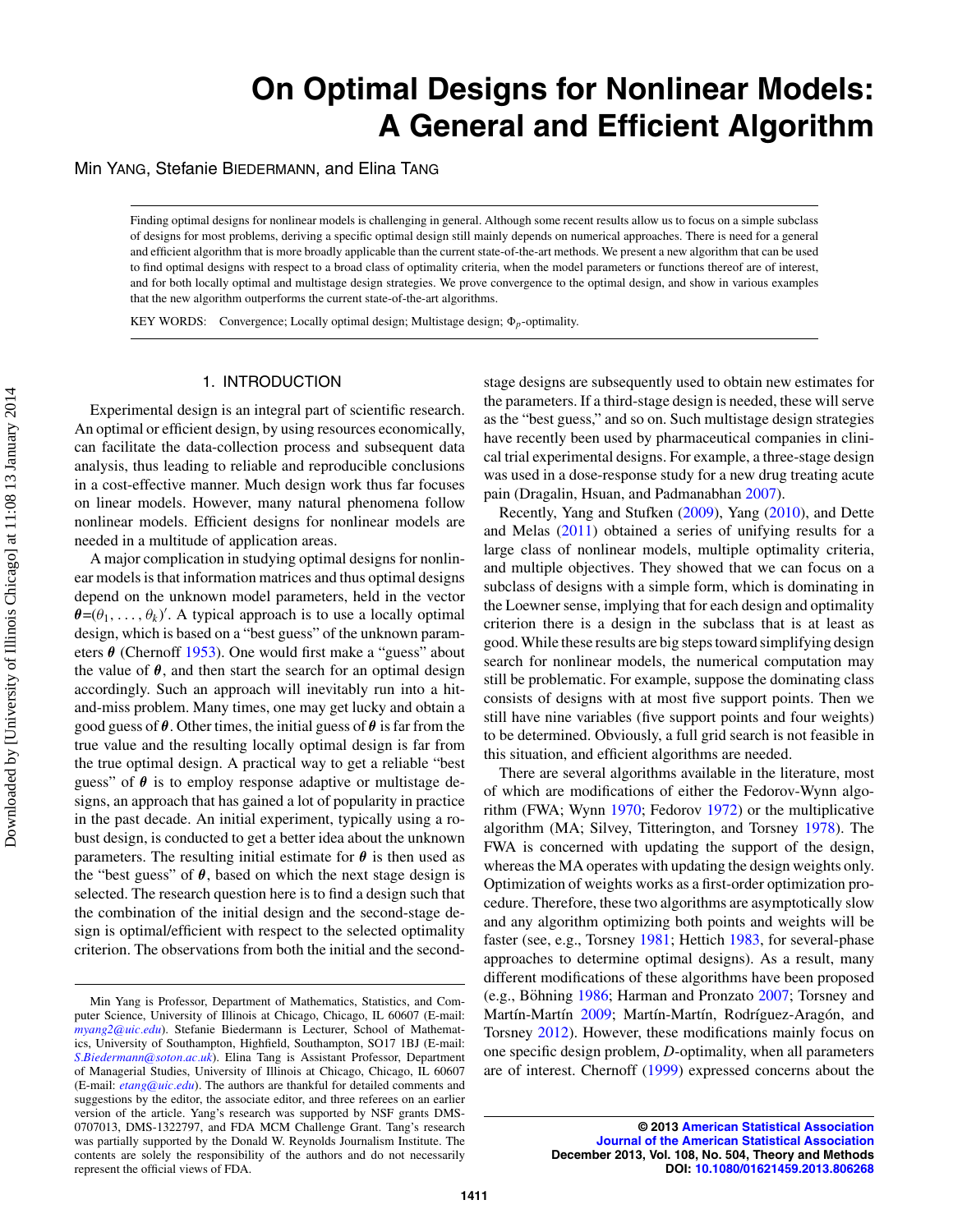concentration on *D*-optimality in the literature, advocating optimality results under different criteria. In particular, the selection of an appropriate optimality criterion depends on the main objective of the experiment. For example, if there are nuisance parameters in the model, we may want to choose a design that is optimal for estimating the parameters of interest only. In addition, and perhaps even more important, these algorithms cannot be used for deriving optimal multistage designs. An exception is Covey-Crump and Silvey [\(1970\)](#page-10-15) who found two-stage *D*and *E*-optimal designs for multivariable polynomial models.

<span id="page-2-3"></span><span id="page-2-1"></span>Recently, Yu [\(2011\)](#page-10-16) proposed a new algorithm named "Cocktail algorithm" (CA), which combines in each step an iteration of the FWA, a nearest neighbor exchange following the VEM, and an iteration of the MA, in a way that increases speed considerably compared with each individual method. However, it is restricted to *D*-optimal designs for the full parameter vector *θ*, and may not be directly applied to find multistage designs. These are major obstacles to wider use of the optimal design approach by practitioners.

The purpose of this article is to develop a general yet efficient algorithm that can address this gap in the literature. We propose a new algorithm, optimal weights exchange algorithm, that is applicable to a large class of optimality criteria, and covers the situations where a subset or a (differentiable) function of the parameters is of interest. Furthermore, our algorithm finds not only locally optimal designs, but also multistage designs. Our method can be viewed as an extension of the FWA by adding an optimization step for the weights. Specifically, we start with a nonsingular design, optimize the weights for the current support, and remove points with zero weights. Next, we add one point to the support (as in the FWA), and optimize the weights again, and so on and so forth. We propose to optimize the weights using the Newton method, a second-order optimization method, which increases the speed.

<span id="page-2-2"></span>We investigate the theoretical properties of the new algorithm, and prove convergence in many practical situations. Silvey [\(1980\)](#page-10-17) noted: "What is important about an algorithm is not whether it converges, but whether it is effective in the sense that it guarantees arbitrary close approach to the optimum; and how fast this approach is." We show that the new algorithm is highly efficient for all different optimality problems. In fact, for those problems to which the CA can be applied, the new algorithm outperforms the CA by a large scale.

In addition, we investigate how to select a grid to substitute a continuous design space. It is common practice to consider a design set with grid points spread equidistantly in each variable. The finer the grid, the better the design obtained, but the higher the computational burden, especially in higher dimensions. We derive a lower bound for the efficiency of a design that is optimal on a grid, relative to the corresponding optimal design on the continuous design space. This helps us to determine how fine the grid should be to avoid unnecessary computational effort.

This article is organized as follows. In Section [2,](#page-2-0) we introduce the necessary notations. The main results including convergence properties, implementation of the algorithm, as well as efficiency considerations in continuous space are presented in Section [3.](#page-3-0) Applications to many commonly studied nonlinear models, and comparisons with the current state-of-the-art algorithms are shown in Section [4.](#page-5-0) Section [5](#page-8-0) provides a brief discussion, followed by an Appendix containing the proofs.

#### <span id="page-2-0"></span>2. SETUP AND NOTATIONS

#### 2.1 The Design Problem

Suppose we have a nonlinear regression model for which at each point **x** the experimenter observes a response *Y*. Here **x** could be a vector, and we assume that the responses are independent and follow some distribution from the exponential family with mean  $\eta(\mathbf{x}, \theta)$ , where  $\theta$  is the  $(k \times 1)$  vector of unknown parameters. Typically, approximate designs are studied, that is, designs of the form  $\xi = \{(\mathbf{x}_i, \omega_i), i = 1, \dots, m\}$  with support points  $\mathbf{x}_i \in \mathcal{X}$  and weights  $\omega_i > 0$ , and  $\sum_{i=1}^m \omega_i = 1$ . Let  $\mathcal{X}$ represent the set of all possible design points. For a numerical study, while the original design space  $\mathcal C$  is usually continuous, we consider  $X$  to be a set of grid points spread equidistantly in each variable.

In the multistage design context, let *ξ*<sup>0</sup> denote the design we have already carried out, and  $n_0$  be the number of observations. Note that  $\xi_0$  is an exact design, that is, a special case of an approximate design where the weights multiplied with  $n_0$  yield integers, the exact number of observations at each support point. Suppose we can take  $n_1$  observations at the next stage, so we need to determine the design *ξ* such that the combined design *ξ*<sup>0</sup> + *ξ* optimizes the selected optimality criterion. The operator "+" means that the support of the combined design consists of the support points of  $\xi_0$  and  $\xi$ , where the corresponding weights are weighted averages of their original weights. For example, if **x** is a support point of both designs, with weights  $w_0$  and *w*, respectively, its weight in  $\xi_0 + \xi$  will be  $w_0 n_0/(n_0 + n_1) + \xi_0 n_0 n_0$  $w\frac{n_1}{n_0 + n_1}$ . For ease of computation, the design  $\xi$  is an approximate design, that is, its weights will have to be rounded appropriately before the design can be applied.

Denote the information matrix at a single point  $x$  as  $I_x$ . The information matrix of a design  $\xi$  can then be written as  $\mathbf{I}_{\xi} = \nabla^m$  ( $\mathbf{I}_{\xi}$  and the information matrix of the combined design  $\sum_{i=1}^{m} \omega_i \mathbf{I}_{\mathbf{x}_i}$ , and the information matrix of the combined design  $\xi_0 + \xi$  is  $\mathbf{I}_{\xi_0 + \xi} = n_0/(n_0 + n_1)\mathbf{I}_{\xi_0} + n_1/(n_0 + n_1)\mathbf{I}_{\xi}$ .

Throughout this article, we assume that  $I_{\xi_0}$  is nonsingular and  $n_0 > 0$  unless specified otherwise. Such assumptions are common in design for nonlinear models, especially for an algorithmic approach. In fact, we expect the information matrix of the initial design to be nonsingular, since the purpose of an initial design is to obtain estimates for all parameters.

Let  $g(\theta) = (g_1(\theta), \ldots, g_v(\theta))^T$ ,  $1 \le v \le k$ , be the (possibly vector-valued) differentiable function of the parameters, which is of interest. We can estimate  $g(\theta)$  using the maximum likelihood estimator  $g(\hat{\theta})$ , where  $\hat{\theta}$  is the maximum likelihood estimator of  $\theta$ . The asymptotic variance-covariance matrix of  $g(\hat{\theta})$ under design  $\xi_0 + \xi$  can be written as

$$
\mathbf{\Sigma}_{\xi_0+\xi}(g) = \frac{\partial g(\boldsymbol{\theta})}{\partial \boldsymbol{\theta}^T} \mathbf{I}_{\xi_0+\xi}^{-1} \left( \frac{\partial g(\boldsymbol{\theta})}{\partial \boldsymbol{\theta}^T} \right)^T.
$$

The aim is to identify a design *ξ* , such that the variancecovariance matrix  $\Sigma_{\xi_0+\xi}(g)$  is minimized under the selected optimality criterion.

There are a variety of optimality criteria. The commonly used ones are *A*-, *D*-, and *E*-optimality, which is to minimize *Tr*( $\sum_{\xi_0+\xi}(g)$ ),  $|\sum_{\xi_0+\xi}(g)|$ , and  $\lambda_{\max}$ , respectively, where  $\lambda_{\max}$ is the largest eigenvalue of  $\Sigma_{\xi_0+\xi}(g)$ . These optimality criteria are appealing because of their statistical meanings. For example, an *A*-optimal design minimizes the sum of the variances of the estimators, a *D*-optimal design minimizes the volume of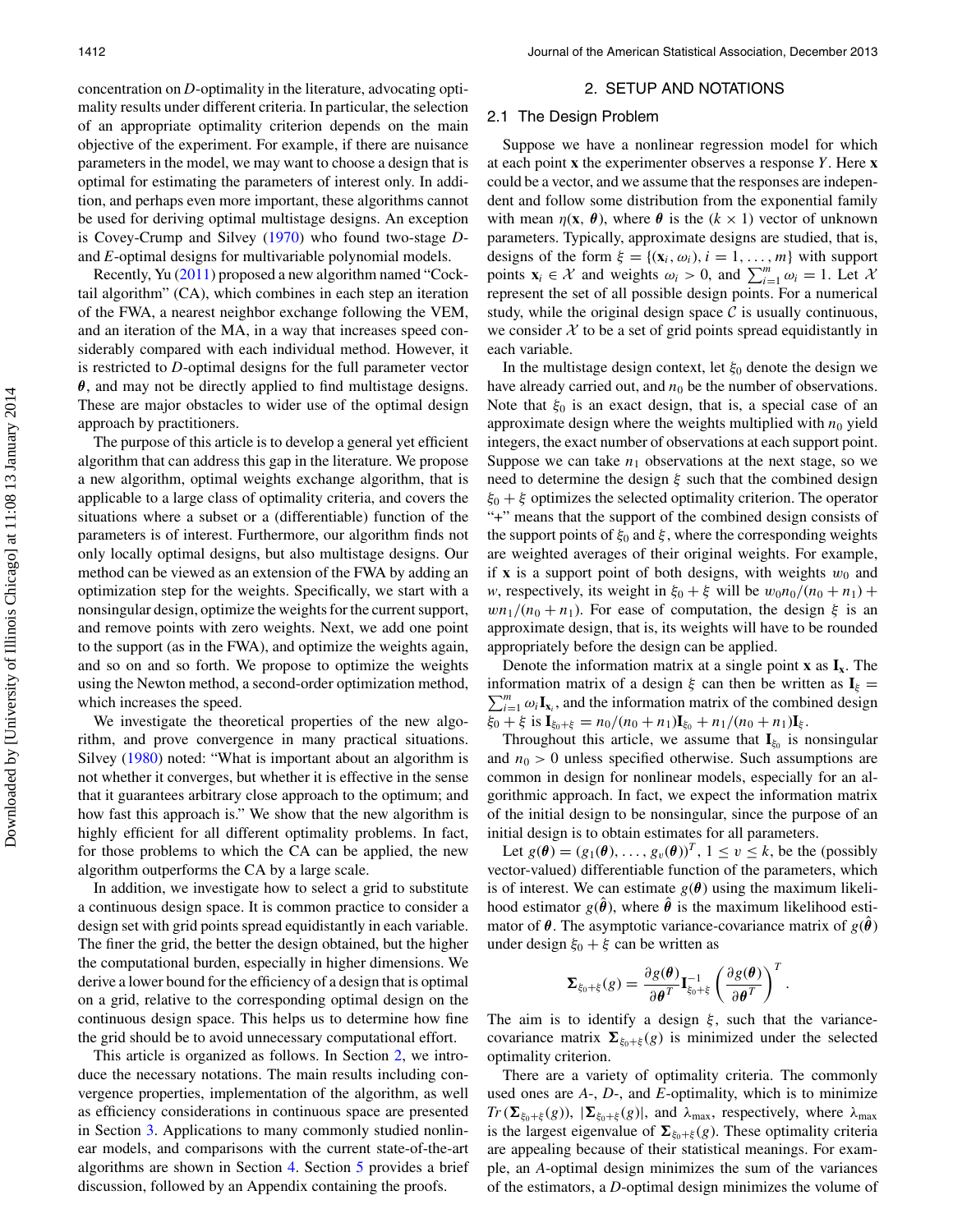the confidence ellipsoid of the estimators, and an *E*-optimal design protects against the worst case for inference. Kiefer [\(1974\)](#page-10-18), in an effort to unify these criteria, defined the class of functions

<span id="page-3-4"></span>
$$
\Phi_p(\mathbf{\Sigma}_{\xi_0+\xi}(g))=\left[\frac{1}{v}\mathrm{Tr}\left(\mathbf{\Sigma}_{\xi_0+\xi}(g)\right)^p\right]^{1/p},\ 0\leq p<\infty.
$$

The case  $p = 0$  is understood as the limit  $\lim_{p \to 0} \Phi_p$  $(\mathbf{\Sigma}_{\xi_0+\xi}(g)) = |\mathbf{\Sigma}_{\xi_0+\xi}(g)|^{1/v}$  (*D*-optimality); for  $p = 1$ , we have *A*-optimality;  $\lim_{p\to\infty} \Phi_p(\Sigma_{\xi_0+\xi}(g)) = \lambda_{\max}$ , and we obtain *E*optimality for  $p \to \infty$ . Throughout this article, we shall consider  $\Phi_p$ -optimality. For technical reasons, we restrict to p being a nonnegative integer. This restriction has little impact on any practical optimality problem since it is rare to consider  $\Phi_p$ optimality for noninteger *p*. Note that minimizing  $\Phi_p(\mathbf{\Sigma}_{\xi_0 + \xi}(g))$ is equivalent to minimizing

$$
\widetilde{\Phi}_p(\mathbf{\Sigma}_{\xi_0+\xi}(g)) = \begin{cases} \log |\mathbf{\Sigma}_{\xi_0+\xi}(g)|, & \text{if } p = 0; \\ \mathrm{Tr}(\mathbf{\Sigma}_{\xi_0+\xi}(g))^p, & \text{if } p > 0. \end{cases}
$$

A powerful tool for checking the optimality of a given design is an equivalence theorem. We thus present the well-known equivalence theorem for  $\Phi_p$ -optimal multistage designs. All designs in this article have been carefully checked using Theorem 1.

*Theorem 1.* In a multistage design, suppose that  $n_0 > 0$  and **I**<sub> $\xi_0$ </sub> is nonsingular. Let the directional derivative of  $\Phi_p$ ,  $d_p(\mathbf{x}, \xi)$ , be defined as

<span id="page-3-3"></span>
$$
d_p(\mathbf{x}, \xi) = \begin{cases} \text{Tr}((\Sigma_{\xi_0 + \xi}(g))^{-1} A(g, \xi)), & \text{if } p = 0; \\ \left(\frac{1}{v}\right)^{\frac{1}{p}} (\text{Tr}(\Sigma_{\xi_0 + \xi}(g))^p)^{\frac{1}{p} - 1} & \text{if } p > 0; \quad (1) \\ \text{Tr}((\Sigma_{\xi_0 + \xi}(g))^{p-1} A(g, \xi)), \end{cases}
$$

where

$$
A(g, \xi) = \frac{n_1}{n_0 + n_1} \left( \frac{\partial g(\boldsymbol{\theta})}{\partial \boldsymbol{\theta}^T} \right) (\mathbf{I}_{\xi_0 + \xi})^{-1} (\mathbf{I}_{\mathbf{x}} - \mathbf{I}_{\xi}) (\mathbf{I}_{\xi_0 + \xi})^{-1}
$$

$$
\times \left( \frac{\partial g(\boldsymbol{\theta})}{\partial \boldsymbol{\theta}^T} \right)^T.
$$

Then a design  $\xi^*$  is  $\Phi_p$ -optimal for  $g(\theta)$  if and only if, for all  $\mathbf{x} \in \mathcal{X},$ 

<span id="page-3-2"></span>
$$
d_p(\mathbf{x}, \xi^*) \leq 0,
$$

with equality if **x** is any support point of a  $\Phi_p$ -optimal design.

#### 2.2 Notations and Idea

The proposed new algorithm requires a starting set of initial points  $S^{(0)}$ . Let  $S^{(t)}$  denote the set of support points at the *t*th iteration, and  $\xi_{S^{(t)}}$  denote the design with support points  $S^{(t)}$  with optimal weights. In each step of the algorithm, one further grid point is added to the current support  $S^{(t)}$ , and the design  $\xi_{S^{(t+1)}}$ is then found by directly optimizing the weights for the new support  $S^{(t+1)}$ . This optimization may yield an optimum on the boundary, that is, one or more weights may be zero, in which case the corresponding support points are deleted from  $S^{(t+1)}$ . The updating rule for the support is given by

$$
S^{(t+1)} = S^{(t)} \bigcup \{ \mathbf{x}_t^* \}, \quad \text{where } \mathbf{x}_t^* = \arg \max_{\mathbf{x} \in \mathcal{X}} d_p(\mathbf{x}, \xi_{S^{(t)}}). \tag{2}
$$

Note that the updating rule for the support in Equation [\(2\)](#page-3-1) is the same as in the FWA.

#### <span id="page-3-0"></span>3. CONVERGENCE AND OPTIMAL WEIGHTS

We first establish convergence of the new algorithm when a multistage design is sought.

*Theorem 2.* Suppose that  $n_0 > 0$ , and that  $\mathbf{I}_{\xi_0}$  is nonsingular. Let  $\frac{\partial g}{\partial \theta^T}$  be a matrix of full row rank. For any set of initial points  $S^{(0)}$ , the sequence of designs  $\{\xi_{S^{(t)}}; t \ge 0\}$  converges to an optimal design that minimizes  $\Phi_p(\mathbf{\Sigma}_{\xi_0+\xi}(g))$  as  $t \to \infty$ .

The convergence result of Theorem 2 also holds when  $n_0 = 0$ , that is, for one-stage or locally optimal designs, if an additional condition is satisfied.

*Theorem 3.* Suppose that  $n_0 = 0$  and that the initial set  $S^{(0)}$ satisfies  $I_{\xi_{S^{(0)}}}>0$ . Furthermore, let  $\frac{\partial g(\theta)}{\partial \theta^T}$  be a square matrix of full rank. Then, as  $t \to \infty$ , the sequence of designs { $\xi_{S(t)}$ ;  $t \ge 0$ } converges to an optimal design that minimizes  $\Phi_p(\mathbf{\Sigma}_{\xi_0+\xi}(g))$ .

If  $g(\theta) = \theta$ , then  $\frac{\partial g(\theta)}{\partial \theta}$  is the ( $k \times k$ )-identity matrix. Theorem 3 can thus be applied to any locally  $\Phi_p$ -optimal design for the full parameter vector *θ*. This includes the well-studied *D*optimality problem for all parameters.

<span id="page-3-5"></span>A critical step in the proposed algorithm is to find the optimal weights for given support points. Pukelsheim and Torsney [\(1991\)](#page-10-19) gave an explicit formula for finding the optimal weights. Although this formula was presented in the context of linear models, it can be extended to nonlinear models, in which case the weights depend on the model parameters. Their approach, however, has two limitations. First, it requires the regression vectors to be independent. As a result, the number of support points cannot be greater than the number of parameters. For example, when one searches for the optimal weights for  $S^{(t+1)}$ , which consists of at least  $k + 1$  support points (support of  $\xi_{S^{(t)}}$ ) and  $\mathbf{x}_{t}^{*}$ ), the number of support points is greater than the number of parameters and the above formula will not work. Second, this formula is specifically developed for one-stage designs, and cannot be directly extended to multistage designs, which is the focus of this article.

To derive the optimal weights for both one-stage and multistage designs efficiently, we propose a direct approach. Theorem 4 provides a property of the optimal weights for given support points, which facilitates their numerical computation. Let  $\boldsymbol{\omega} = (\omega_1, \dots, \omega_{m-1})^T$ . Denote  $\Omega = {\boldsymbol{\omega} : \omega_i \geq 0, \ i =$  $1, \ldots, m-1, \sum_{i=1}^{m-1} \omega_i \leq 1$ .

*Theorem 4.* In a multistage design, suppose that  $\mathbf{I}_{\xi_0}$  is nonsingular and  $n_0 > 0$ . For given  $\theta$  and support points  $(\mathbf{x}_1, \dots, \mathbf{x}_m)$  of  $\zeta$ ,  $\Phi_p(\Sigma_{\xi_0+\xi}(g))$  is minimized at any critical point in  $\Omega$  (i.e., the points where  $\frac{\partial \Phi_p(\Sigma_{\xi_0+\xi}(g))}{\partial \omega} = 0$ , the zero-vector), or at the boundary of  $\Omega$ , that is,  $\omega_i = 0$  for some  $1 \leq i \leq m$ . In addition, the Hessian matrix of  $\widetilde{\Phi}_p(\Sigma_{\xi_0+\xi}(g)), \frac{\partial^2 \widetilde{\Phi}_p(\Sigma_{\xi_0+\xi}(g))}{\partial \omega \partial \omega^T}$ , is a nonnegative definite matrix.

<span id="page-3-1"></span>Note that when  $p > 0$ , we can obtain a more general result if we replace  $\Phi_p(\Sigma_{\xi_0+\xi}(g))$  by  $\Phi_p(\Sigma_{\xi_0+\xi}(g))$  in Theorem 4. The proof can be derived directly utilizing the convexity of  $\Phi_p$ . However, the corresponding Hessian matrix of  $\Phi_p(\mathbf{\Sigma}_{\xi_0+\xi}(g))$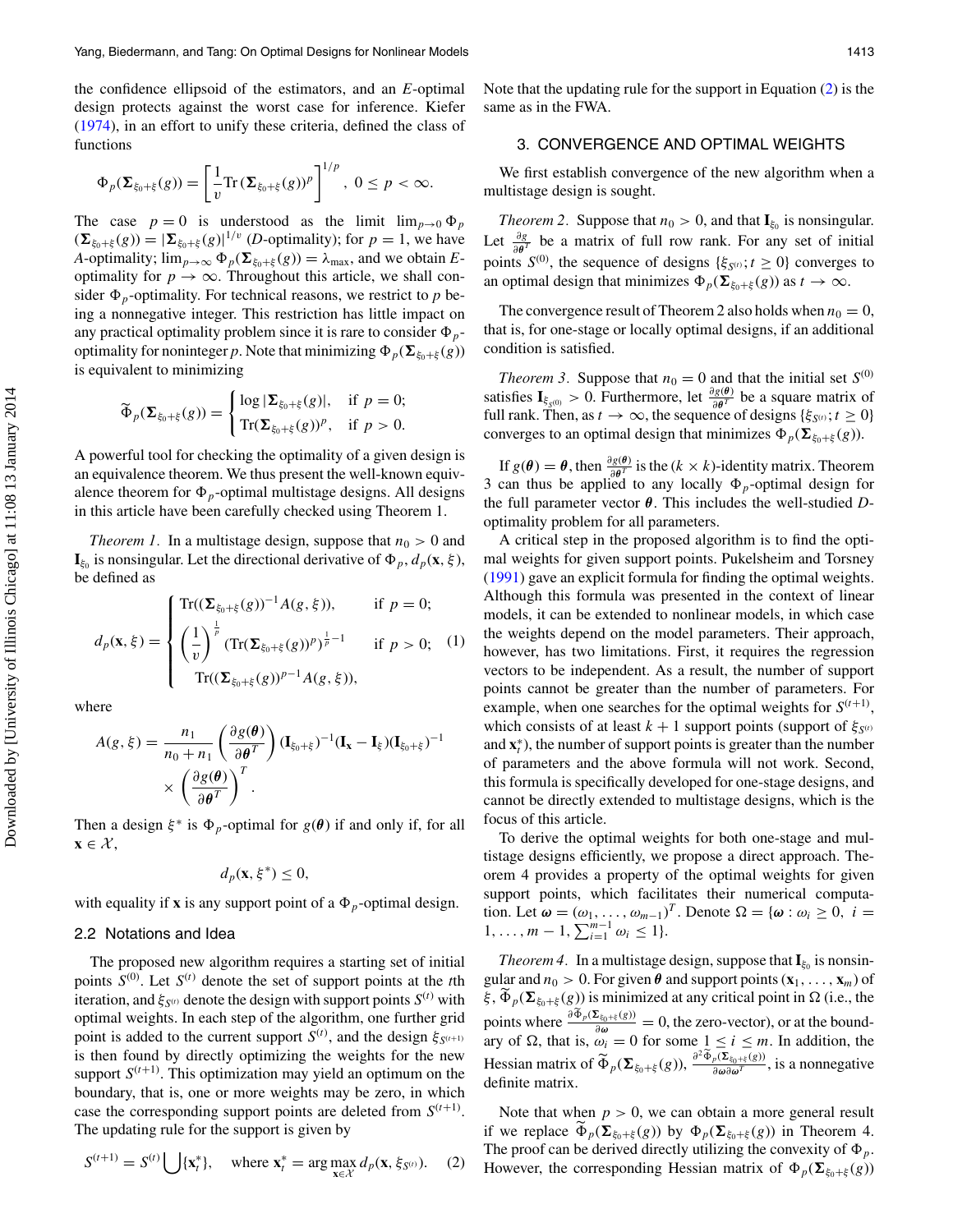is more cumbersome to handle in computations. The proof of Theorem 4 also provides the gradient and the Hessian matrix of  $\Phi_p(\Sigma_{\xi_0+\xi}(g))$ , which are needed for numerical search.

From Theorem 4, we need to solve *m* − 1 nonlinear equations to find optimal weights for given support points. In general there is no closed form solution, so we employ a numerical approach. Newton's method features a quadratic convergence rate, which, loosely speaking, means that the number of significant digits doubles after each iteration (Isaacson and Keller [1966\)](#page-10-20).

By Theorem 4, the Hessian matrix is nonnegative definite in  $\Omega$ . This guarantees convergence given the starting point is sufficiently close to the critical point (Kaplan [1999\)](#page-10-21). Since  $\Omega$ is a compact set, we can always find the critical points (given there exists a critical point within  $\Omega$ ) if we use sufficiently many different initial points.

If the numerical search leads to a minimum on the boundary, we remove the design point with zero weight, and then search for the optimal weights on the reduced set of support points. This process is repeated until we find weights that satisfy the constraints, which is guaranteed since the number of support points is finite.

One may be tempted to apply Theorem 4 directly to the whole design set  $X$ . However, this is not feasible in general, unless the size of the design set is very small, say, about the same as the number of parameters. Even for a moderate number of given support points, the computation of the Hessian matrix is time consuming, and there will be too many different boundary situations to be considered.

#### 3.1 Implementation of the Algorithm

Theorems 2, 3, and 4 provide the theoretical foundation for the algorithm defined in Equation [\(2\)](#page-3-1). A step-by-step procedure for its implementation in programming is described in what follows:

- (i) Let  $t = 0$ , and let  $S^{(0)}$  be a set of  $k + 1$  design points uniformly distributed in  $X$  (the initial weights are uniform).
- (ii) Derive optimal weights for  $S^{(t)}$  using Newton's method.
- (iii) Derive  $\mathbf{x}_t^* = \arg \max_{\mathbf{x} \in \mathcal{X}} d_p(\mathbf{x}, \xi_{S^{(t)}}).$
- (iv) Select a small value  $\varepsilon_0 > 0$ . If  $d_p(\mathbf{x}_t^*, \xi_{S^{(t)}}) \le \epsilon_0, \xi_{S^{(t)}}$  is the desired design.
- (v) Otherwise, set  $S^{(t+1)} = S^{(t)} \cup \{x_t^*\}$ , set  $t = t + 1$  and repeat Steps (ii)–(iv). The optimal weights from  $ξ<sub>S</sub>(*t*)$ (zero weight for  $\mathbf{x}_t^*$ ) serve as initial weights of  $S^{(t+1)}$  in Step (ii).

Here, Newton's method, for a given set of support points  $S^{(t)}$ and the associated initial weights  $\omega_0^{(t)}$ , updates  $\omega_j^{(t)}$ , the weights after the *j*th iteration, as follows (starting with  $\alpha = 1$ ).

(a) 
$$
\omega_j^{(t)} = \omega_{j-1}^{(t)} - \alpha \left( \frac{\partial^2 \widetilde{\Phi}_p(\Sigma_{\xi_0 + \xi}(g))}{\partial \omega \omega^T} \big|_{\omega = \omega_{j-1}^{(t)}} \right)^{-1} \frac{\partial \widetilde{\Phi}_p(\Sigma_{\xi_0 + \xi}(g))}{\partial \omega} \big|_{\omega = \omega_{j-1}^{(t)}}.
$$

- (b) Check if there are nonpositive components of  $\omega_j^{(t)}$ . If so, go to Step (c2), otherwise proceed to Step (c1).
- (c) Check whether  $||\frac{\partial \Phi_p(\Sigma_{\xi_0+\xi}(g))}{\partial \omega}||_{\omega=\omega_j^{(t)}}||$  is less than a prespecified  $\tilde{\epsilon} > 0$ . If so,  $\omega^{(t+1)}$  is the vector of optimal weights. Otherwise, start the next iteration.
- (d) Reduce *α* to *α/*2. Repeat Steps (a) and (b) until *α* reaches a prespecified value, say 0*.*00001. Remove the support

point with smallest weight. For the new set of support points as well as their weights, go to Step (a).

Concrete expressions for  $\frac{\partial \widetilde{\Phi}_p(\mathbf{\Sigma}_{\xi_0+\xi}(g))}{\partial \omega}$  and  $\frac{\partial^2 \widetilde{\Phi}_p(\mathbf{\Sigma}_{\xi_0+\xi}(g))}{\partial \omega \omega^T}$ , respectively, can be found in the Appendix (formulas  $(A.17)$  and  $(A.18)$ ) for  $p = 0$ , and  $(A.19)$  and  $(A.20)$  for  $p > 0$ ).

<span id="page-4-1"></span>In what follows, we briefly discuss the practical properties of this algorithmic procedure.

- <span id="page-4-2"></span>1. Computation time. The computation time of Newton's method cannot be judged by the number of iterations only. Each iteration includes the calculation of the second derivative and evaluation of the Hessian matrix, which can be time consuming if the number of given support points in  $S^{(t)}$  is large. The algorithm adds one point to the existing support in each iteration. However, for a large support at least one of the optimal weights will lie on the boundary, and the support point with zero weight will be removed, thus reducing the size of the support for the next iteration. From Caratheodory's theorem, there exists an optimal design with at most  $k(k + 1)/2$  support points. In a series of recent papers in this field, including those by Yang [\(2010\)](#page-10-3), Dette and Melas [\(2011\)](#page-10-4), and Yang and Stufken [\(2012\)](#page-10-22), it has been demonstrated that for a large classes of nonlinear models the number of support points can be reduced to *k*. These results give some theoretical justification that, when the iteration progresses toward an optimal design, it is expected that the number of support points is close to *k*. This has been verified in our numerical studies in the next section.
- <span id="page-4-4"></span><span id="page-4-3"></span><span id="page-4-0"></span>2. Choice of  $\epsilon_0$ . From Theorem 1, when  $d_p(\mathbf{x}_t^*, \xi_{S^{(t)}}) = 0$ ,  $\xi_{S^{(t)}}$  is  $\Phi_p$ -optimal. In numerical computations, it is rare to achieve this bound. Typically we choose a small positive value, say  $\epsilon_0$ , as the cut-off point, which depends on how efficient the derived design should be compared with the true optimal design from theory. From the proof of Theorem 2,  $\widetilde{\Phi}_0(\Sigma_{\xi_0+\xi_0}(\mathbf{g})) - \widetilde{\Phi}_0(\Sigma_{\xi_0+\xi^*}(\mathbf{g})) \leq d_0(\mathbf{x}_t^*, \xi_{\mathbf{S}^{(t)}})$ and  $\Phi_p(\Sigma_{\xi_0+\xi_{S^{(t)}}}(g)) - \Phi_p(\Sigma_{\xi_0+\xi^*}(g)) \le d_p(x_t^*, \xi_{S^{(t)}})$  for *p >* 0. These inequalities give a lower bound for the efficiency of the derived design, which is  $exp(-\frac{\epsilon_0}{v})$  for  $p = 0$ and  $1 - \frac{\epsilon_0}{\Phi_p(\Sigma_{\xi_0+\xi_{\zeta(t)}}(g))}$  for  $p > 0$ . Here, efficiency of a design  $\xi$  is defined as  $\frac{\Phi_p(\Sigma_{\xi_0+\xi^*})}{\Phi_p(\Sigma_{\xi_0+\xi})}$ .
- 3. There is no guarantee that the above Newton iteration procedure always finds the optimal weights. For all designs obtained by our procedure, we have used Theorem 1 to check whether we have indeed obtained an optimal design. In our experience, we virtually always have.
- 4. *E*-optimality is equivalent to  $\Phi_p$ -optimality when  $p \rightarrow$  $\infty$ , but we cannot use  $p = \infty$  in practice. We propose to select a large value of *p* such that the corresponding  $\Phi_p$ -optimal design is guaranteed to achieve at least some predescribed *E*-efficiency. A lower bound for the *E*-efficiency of such a design is found in what follows. Let  $\xi_p^*$  be a  $\Phi_p$ -optimal design,  $\lambda_{\text{max}}$  be the largest eigenvalue of  $\Sigma_{\xi_0 + \xi_p^*}(g)$ ,  $\xi_E^*$  be an *E*-optimal design, and  $\lambda_{\max}^E$  be the largest eigenvalue of  $\Sigma_{\xi_0+\xi_E^*}(g)$ . Clearly,  $(\frac{1}{v})^{\frac{1}{p}}\lambda_{\max}$  $\Phi_p(\Sigma_{\xi_0+\xi_p^*}(g)) \leq \Phi_p(\Sigma_{\xi_0+\xi_E^*}(g)) \leq \lambda_{\max}^E$ , which gives a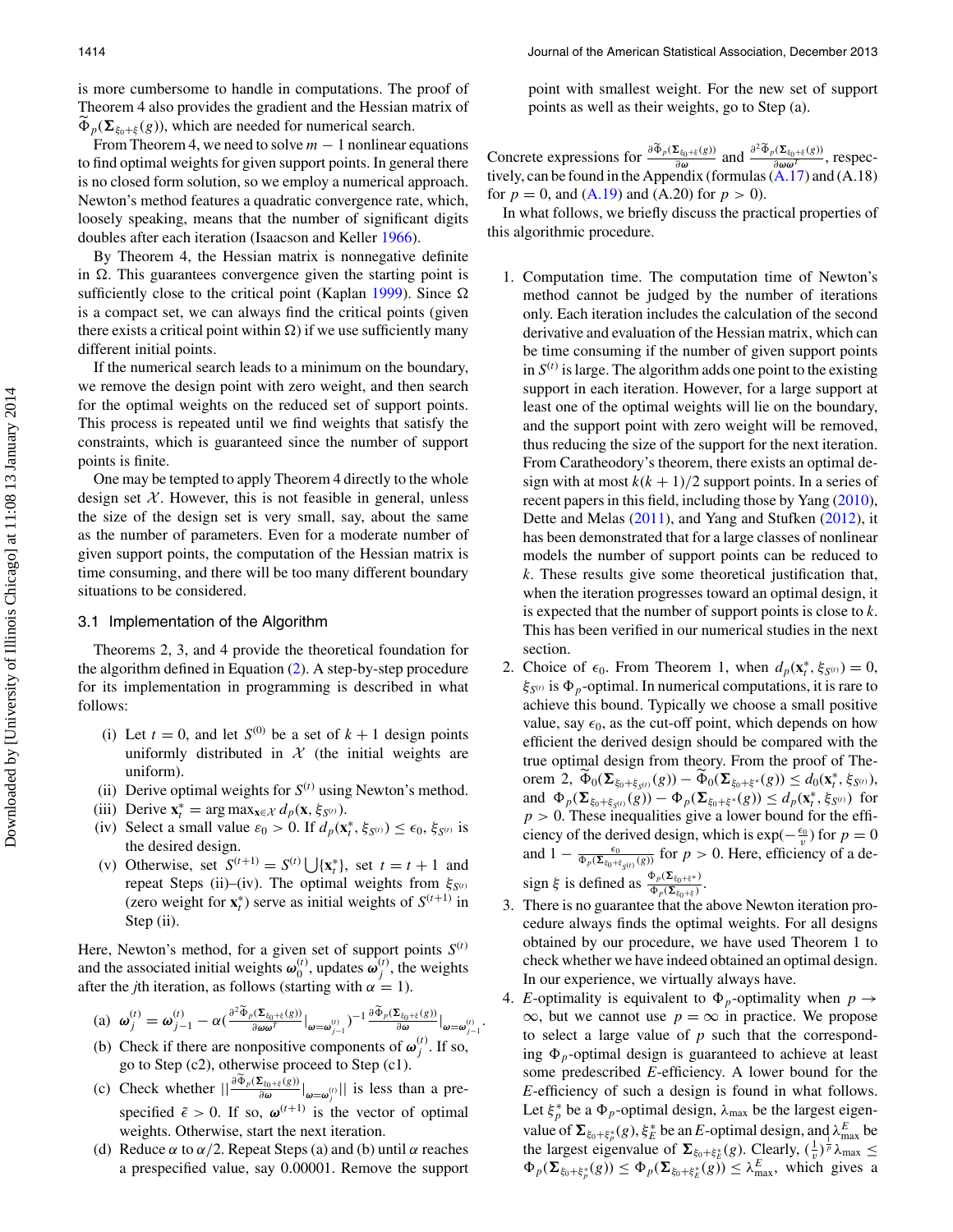lower bound for the *E*-efficiency of  $\xi_p^*$  as  $\text{eff}_E(\xi_p^*)$  =  $\frac{\lambda_{\text{max}}^E}{\lambda_{\text{max}}} \ge (\frac{1}{v})^{\frac{1}{p}}$ , and we choose *p* such that  $(\frac{1}{v})^{\frac{1}{p}}$  is as close to 1 as desired. For example, if  $v = 3$ , we need  $p = 11$  to have a lower bound of 0.905 for the *E*-efficiency. A large value of  $p$  may result in computational difficulties since the elements of some of the matrices are huge, leading to imprecise inverses due to rounding errors. Hence, extra care must be taken when *p* is relatively large. Based on our experience, the algorithm works well when  $p \leq 6$ .

#### 3.2 Efficiency on Continuous Design Spaces

As is common practice in numerical design search, if the design space C is continuous, we consider optimal designs on  $X$ , a set of grid points spread equidistantly in each variable. The finer the grid the more confident one can be about the optimality of the design derived numerically. However, computation time quickly increases with grid size, particularly in higher dimensions. For example, if  $C$  is three-dimensional, taking 100 points in each dimension results in  $10^6$  design points in X. To find a balance between design performance and computation time, we investigate the relationship between grid size and design efficiency. Let  $\xi_p^*$  be a  $\Phi_p$ -optimal design on X and  $\xi_p^c$  be a  $\Phi_p$ -optimal design on C ( $\xi_p^c$  is not available in general). Define  $\mathrm{eff}^c_p(\xi_p^*) = \Phi_p(\Sigma_{\xi_0 + \xi_p^c}) / \Phi_p(\Sigma_{\xi_0 + \xi_p^*})$  to be the  $\Phi_p$ -efficiency of the design  $\xi_p^*$  on C. The following theorem provides a lower bound for  $\operatorname{eff}^c_p(\xi_p^*)$ .

*Theorem 5.* Let  $X$  be a grid on the continuous design space  $C \subset \mathcal{R}^r$ , with grid points spread equidistantly in each variable with step size  $\varepsilon_j$ ,  $j = 1, ..., r$ . Then eff<sup>c</sup><sub>*p*</sub>( $\xi^*_p$ ) is bounded from below by

<span id="page-5-1"></span>
$$
\geq \begin{cases}\n\exp\left(-\frac{1}{2v}\max_{\mathbf{c}\in\mathcal{C}}\sum_{j=1}^{r}B_j(\mathbf{c})\varepsilon_j\right), & \text{if } p=0; \\
1 - \frac{1}{2\Phi_p(\mathbf{\Sigma}_{\xi_0 + \xi_p^*}(g))}\max_{\mathbf{c}\in\mathcal{C}}\sum_{j=1}^{r}B_j(\mathbf{c})\varepsilon_j, & \text{if } p>0.\n\end{cases}
$$
\n(3)

Here,

<span id="page-5-2"></span>
$$
B_j(\mathbf{c}) = \begin{cases} n \left| \text{Tr} \left( \mathbf{M} \frac{\partial \mathbf{I_c}}{\partial c_j} \right) \right|, & \text{if } p = 0; \\ n \left( \frac{1}{v} \right)^{\frac{1}{p}} \left( \text{Tr} \left( \mathbf{\Sigma}_{\xi_0 + \xi_p^*}(g) \right)^p \right)^{\frac{1}{p} - 1} & \text{if } p > 0; \\ \times \left| \text{Tr} \left( \mathbf{M} \frac{\partial \mathbf{I_c}}{\partial c_j} \right) \right|, \end{cases}
$$
 (4)

where  $c_i$  is the *i*th component of **c** and

$$
\mathbf{M} = (\mathbf{I}_{\xi_0 + \xi_p^*})^{-1} \left(\frac{\partial g(\boldsymbol{\theta})}{\partial \boldsymbol{\theta}^T}\right)^T \left(\boldsymbol{\Sigma}_{\xi_0 + \xi_p^*}(g)\right)^{p-1} \left(\frac{\partial g(\boldsymbol{\theta})}{\partial \boldsymbol{\theta}^T}\right) (\mathbf{I}_{\xi_0 + \xi_p^*})^{-1}.
$$

Each term on the right-hand side of Equation [\(3\)](#page-5-1) can be computed directly from programming except *<sup>∂</sup>***Ic** *∂ci* , which we may have to compute by hand or by symbolic software, such as Maple or Mathematica. Computing  $\max_{\mathbf{c} \in \mathcal{C}} \sum_{j=1}^{r} B_j(\mathbf{c}) \varepsilon_j$  is challenging. If it cannot be found explicitly, we suggest finding a reasonably tight upper bound for this quantity, which can

be substituted into Equation [\(3\)](#page-5-1) to obtain another (slightly less tight) lower bound for the sought efficiency. To this end, consider  $X'$ , a finer grid on  $C$ , with grid points spread equidistantly in each variable with step size  $\varepsilon'_j < \varepsilon_j$ . For any  $\mathbf{c} \in \mathcal{C}$ , there exists a point  $\mathbf{x}' \in \mathcal{X}'$ , such that  $|c_j - x'_j| \le \varepsilon'_j/2$  for  $j = 1, \ldots, r$ , where,  $x'_j$  is the *j*th component of **x**'. By the mean value theorem and the Cauchy-Schwarz inequality, we can show that

<span id="page-5-3"></span>
$$
\left| \operatorname{Tr} \left( \mathbf{M} \frac{\partial \mathbf{I}_{\mathbf{c}}}{\partial c_j} \right) \right| \leq \left| \operatorname{Tr} \left( \mathbf{M} \frac{\partial \mathbf{I}_{\mathbf{x}'}}{\partial x'_j} \right) \right| + \frac{1}{2} |\mathbf{M}| \max_{\mathbf{c}' \in \mathcal{C}} \sqrt{\sum_{l=1}^r \left| \frac{\partial^2 \mathbf{I}_{\mathbf{c}'}}{\partial c'_l \partial c'_j} \right|^2} \sqrt{\sum_{l=1}^r (\varepsilon'_l)^2}, \quad (5)
$$

where  $|.|$  is the  $L_2$ -norm. By Equations [\(4\)](#page-5-2) and [\(5\)](#page-5-3), with some rearranging of terms, we have

<span id="page-5-4"></span>
$$
\max_{\mathbf{c}\in\mathcal{C}} \sum_{j=1}^{r} B_j(\mathbf{c})\varepsilon_j \le \max_{\mathbf{x}'\in\mathcal{X}'} \sum_{j=1}^{r} B_j(\mathbf{x}')\varepsilon_j
$$
  
+  $\frac{1}{2}nD|\mathbf{M}| \sum_{j=1}^{r} \left( \varepsilon_j \max_{\mathbf{c}'\in\mathcal{C}} \sqrt{\sum_{l=1}^{r} \left| \frac{\partial^2 \mathbf{I}_{\mathbf{c}'}}{\partial c'_i \partial c'_j} \right|^2} \sqrt{\sum_{l=1}^{r} (\varepsilon'_l)^2} \right).$  (6)

Here,  $D = 1$  if  $p = 0$  and  $D = (\frac{1}{v})^{\frac{1}{p}} (\text{Tr}(\mathbf{\Sigma}_{\xi_0 + \xi_p^*}(g))^p)^{\frac{1}{p}-1}$  if  $p >$ 0. All terms on the right side of Equation [\(6\)](#page-5-4) can be computed by SAS programming except for max $c \in \sqrt{\sum_{l=1}^{r} |\frac{\partial^2 \mathbf{I}_{c'}}{\partial c_l \partial c'_j}|^2}$ , which requires computation by hand or by symbolic software. We shall illustrate this method through an example in Section [4.](#page-5-0)

#### <span id="page-5-6"></span><span id="page-5-0"></span>4. EXAMPLES

<span id="page-5-5"></span>The most important feature of an algorithm is speed. Wu [\(1978\)](#page-10-23) noted that "speed of approach, in the sense of computation time required is usually best dealt with empirically." In this section, we shall demonstrate, through several examples, that the algorithm is highly efficient. All coding was done in SAS IML, and computed on a Dell Laptop (2.2 GHz and 8 Gb RAM). The cut-off value for checking optimality was chosen to be  $\epsilon_0 = 10^{-6}$ . All derived optimal designs have been verified through Theorem 1.

The existing algorithms mainly focus on *D*-optimal design, when all parameters are of interest. Yu [\(2010\)](#page-10-24) showed that the CA outperforms all existing algorithms by a large scale in this situation. We therefore compare the new algorithm only with the CA. We also assess the computation time of the new algorithm for different optimality criteria, different sets or functions of parameters of interest, and for multistage designs—scenarios other algorithms may not be directly applied to. Note that for multistage designs, in practice, we need to estimate the parameters, and then use the estimated parameters to select the design for the next stage. Since the aim here is to demonstrate the performance of the algorithm, we use the true parameters for illustration purposes.

For small step sizes  $\varepsilon_j$ ,  $j = 1, \ldots, r$ , the number of design points in  $X$  increases rapidly, in particular for models with more than one explanatory variable, slowing down design search. We therefore also use a modified version of the new algorithm, and compare its performance with the original version. In the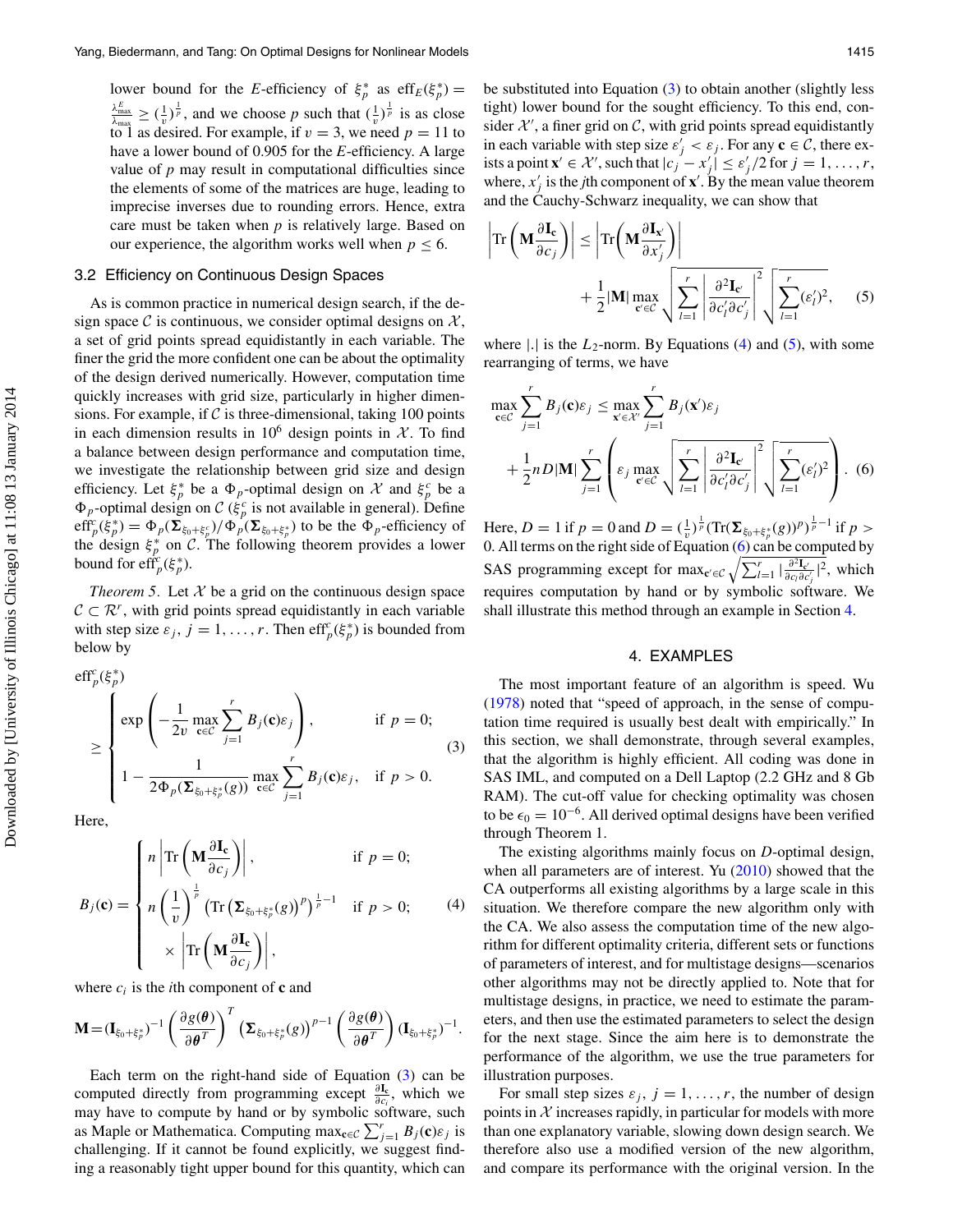<span id="page-6-0"></span>Table 1. Computation time (seconds) for *D*-optimal designs for *θ*

|                    |      |      |      | $N = 500$ $N = 1000$ $N = 5000$ $N = 10,000$ |
|--------------------|------|------|------|----------------------------------------------|
| Cocktail           | 0.32 | 0.46 | 2.54 | 5.16                                         |
| New algorithm      | 0.14 | 0.21 | 0.99 | 1.26                                         |
| Modified algorithm | 0.12 | 0.17 | 0.32 | 0.37                                         |

<span id="page-6-6"></span>modified algorithm, we employ the multistage search strategy described by Stufken and Yang [\(2012\)](#page-10-25): start with a coarse grid that is made increasingly finer in later stages; at each stage identify the best design based on the current grid. For the next stage, a finer grid is restricted to neighborhoods of the support points found at the current stage. The search continues until a specified accuracy for the design points is reached. The last step is to verify optimality through the equivalence theorem. From our experience, this strategy can further reduce the computation time. For illustration, the modified algorithm is applied to some selected problems below.

*Example 1.* Consider the nonlinear model

$$
Y \sim \theta_1 e^{-\theta_2 x} + \theta_3 e^{-\theta_4 x} + N(0, \sigma^2),
$$
  

$$
\theta = (\theta_1, \theta_2, \theta_3, \theta_4), \quad x \in [0, 3].
$$

Let  $(\theta_2, \theta_4) = (1, 2)$  and  $\mathcal{X} = \{3i/N, i = 1, ..., N\}$ . Yu [\(2010\)](#page-10-24) found *D*-optimal designs for  $\theta$  (table [1](#page-6-0) of Yu [2010\)](#page-10-24). We code the CA in SAS IML and compare its computation time with the new algorithm for different grid sizes *N* in [Table 1.](#page-6-0) We can see that, while the CA performs well, the new algorithm is about twice faster for moderate grid sizes, and even four times faster for finer grids. The modification reduces computation time even further.

The new algorithm is also highly efficient for different problems. We consider three different sets of parameters,  $\theta$ , ( $\theta$ <sub>1</sub>,  $\theta$ <sub>3</sub>), and  $(\theta_2, \theta_4)$ , and two different optimality criteria, *D*- and *A*optimality. The computation time is less than 1 sec for almost all cases, even if there are 10,000 design points in  $\mathcal{X}$  (see [Table 2\)](#page-6-1). Note that, although Theorem 3 does not imply that the new algorithm converges when partial parameters are of interest, it seems the new algorithm can still be applied to such problems.

Unlike the CA, the new algorithm can also be applied to multistage designs. Suppose we have an initial design *ξ*<sup>0</sup> = {(0*,* 0*.*25)*,*(1*,* 0*.*25)*,*(2*,* 0*.*25)*,*(3*,* 0*.*25)} with *n*<sup>0</sup> = 40. The problem is how to allocate the next 80 subjects. Again, we consider three sets of parameters,  $\theta$ ,  $(\theta_1, \theta_3)$ , and  $(\theta_2, \theta_4)$ , and *D*- and *A*-optimality. We can see from [Table 3](#page-6-2) that the performance is similar to that of locally optimal designs.

Table 2. Computation time (seconds) for different locally optimal designs

<span id="page-6-1"></span>

|              | D    |                        |                        | A        |                        |                        |
|--------------|------|------------------------|------------------------|----------|------------------------|------------------------|
|              | θ    | $(\theta_1, \theta_3)$ | $(\theta_2, \theta_4)$ | $\theta$ | $(\theta_1, \theta_3)$ | $(\theta_2, \theta_4)$ |
| $N = 500$    | 0.14 | 0.10                   | 0.10                   | 0.10     | 0.10                   | 0.10                   |
| $N = 1000$   | 0.21 | 0.12                   | 0.15                   | 0.11     | 0.12                   | 0.12                   |
| $N = 5000$   | 0.99 | 0.32                   | 0.46                   | 0.24     | 0.28                   | 0.23                   |
| $N = 10,000$ | 1.26 | 0.54                   | 0.85                   | 0.45     | 0.42                   | 0.45                   |

<span id="page-6-2"></span>Table 3. Computation time (seconds) for different multistage optimal designs

|              | D    |                        |                        | А        |                        |                        |
|--------------|------|------------------------|------------------------|----------|------------------------|------------------------|
|              | θ    | $(\theta_1, \theta_3)$ | $(\theta_2, \theta_4)$ | $\theta$ | $(\theta_1, \theta_3)$ | $(\theta_2, \theta_4)$ |
| $N = 500$    | 0.36 | 0.34                   | 0.32                   | 0.09     | 0.09                   | 0.10                   |
| $N = 1000$   | 0.42 | 0.37                   | 0.37                   | 0.10     | 0.09                   | 0.11                   |
| $N = 5000$   | 0.78 | 0.57                   | 0.67                   | 0.34     | 0.29                   | 0.23                   |
| $N = 10,000$ | 1.27 | 0.78                   | 0.98                   | 0.54     | 0.57                   | 0.40                   |

*Example 2.* Consider the linear model

<span id="page-6-4"></span>
$$
Y \sim \theta_1 + \theta_2 x_1 + \theta_3 x_1^2 + \theta_4 x_2 + \theta_5 x_1 x_2 + N(0, \sigma^2),
$$
  
\n
$$
\theta = (\theta_1, \theta_2, \theta_3, \theta_4, \theta_5),
$$
\n(7)

where  $(x_1, x_2) \in [-1, 1] \times [0, 1]$ , and let  $\mathcal{X} = \{(2i/s -$ 1,  $j/s$ ,  $i = 0, 1, \ldots, s$ ,  $j = 0, 1, \ldots, s$ . Here, *s* is the number of grid points in each variable and the total number of points in X is  $N = s^2$ . Yu [\(2010\)](#page-10-24) studied D-optimal design for  $\theta$ (table [4](#page-6-3) of Yu [2010\)](#page-10-24).

[Table 4](#page-6-3) shows that the new algorithm is again faster than the CA. As the grid size increases, this becomes more pronounced. For example, when  $s = 200$  or 500, or equivalently  $N = 200^2$ or  $N = 500^2$ , the new algorithm is about five times faster. The modification further reduces computation time, in particular for fine grids.

<span id="page-6-7"></span>We also assessed the new algorithm on different problems; *D*- and *A*-optimality; all or just partial parameters of *θ*; locally optimal or multistage designs (tables not shown). The performance is similar, with computation times less than 1 sec for most cases, about 1.5 sec for grid size  $N = 200^2$ , and about 10 sec for grid size  $N = 500^2$ .

We next investigate how eff<sup>c</sup><sub>p</sub>( $\xi_p^*$ ), the  $\Phi_p$ -efficiency of the de- $\sin \xi_p^*$  on  $C = [-1, 1] \times [0, 1]$ , changes with *N*. Suppose  $\xi_0 =$ {[(0*.*2*,* −1)*,* 0*.*25]*,*[(0*.*5*,* 0)*,* 0*.*25]*,*[(0*.*8*,* 1)*,* 0*.*25]*,*[(0*.*5*,* 0*.*5)*,* 0.25]} with  $n_0 = 40$  is the initial design, and that a further 120 subjects are to be allocated. We compute lower bounds for eff<sup>c</sup><sub>*p*</sub>( $\xi_p^*$ ), according to Theorem 5, for a variety of problems.

For model  $(7)$ , the information matrix of a single point  $\mathbf{x} =$  $(x_1, x_2)$ ,  $\mathbf{I}_x = f(x)f(x)^T$ , where  $f(x) = (1, x_1, x_1^2, x_2, x_1x_2)^T$ . Hence,  $\frac{\partial \mathbf{I}(\mathbf{x})}{\partial x_1} = f_1(\mathbf{x}) f(\mathbf{x})^T + f(\mathbf{x}) f_1(\mathbf{x})^T$ , where  $f_1(\mathbf{x}) =$  $(0, 1, 2x_1, 0, x_2)^T$ , and  $\frac{\partial f(x)}{\partial x_2} = f_2(x)f(x)^T + f(x)f_2(x)^T$ , where  $f_2(\mathbf{x}) = (0, 0, 0, 1, x_1)^T$ . With some algebra, we can show that

<span id="page-6-5"></span>
$$
\left| \frac{\partial^2 \mathbf{I}(\mathbf{x})}{\partial^2 x_1} \right|^2 + \left| \frac{\partial^2 \mathbf{I}(\mathbf{x})}{\partial x_1 \partial x_2} \right|^2 \le 350 \text{ and}
$$
  

$$
\left| \frac{\partial^2 \mathbf{I}(\mathbf{x})}{\partial x_1 \partial x_2} \right|^2 + \left| \frac{\partial^2 \mathbf{I}(\mathbf{x})}{\partial^2 x_2} \right|^2 \le 78.
$$
 (8)

<span id="page-6-3"></span>Table 4. Computation time (seconds) for *D*-optimal designs for *θ*

|                         |      |      | $N = 20^2$ $N = 50^2$ $N = 100^2$ $N = 200^2$ $N = 500^2$ |      |       |
|-------------------------|------|------|-----------------------------------------------------------|------|-------|
| Cocktail                | 0.20 | 0.82 | 2.30                                                      | 8.68 | 53.69 |
| <b>New</b><br>algorithm | 0.15 | 0.24 | 0.51                                                      | 1.66 | 11.03 |
| Modified<br>algorithm   | 0.13 | 0.17 | 0.24                                                      | 0.35 | 1.29  |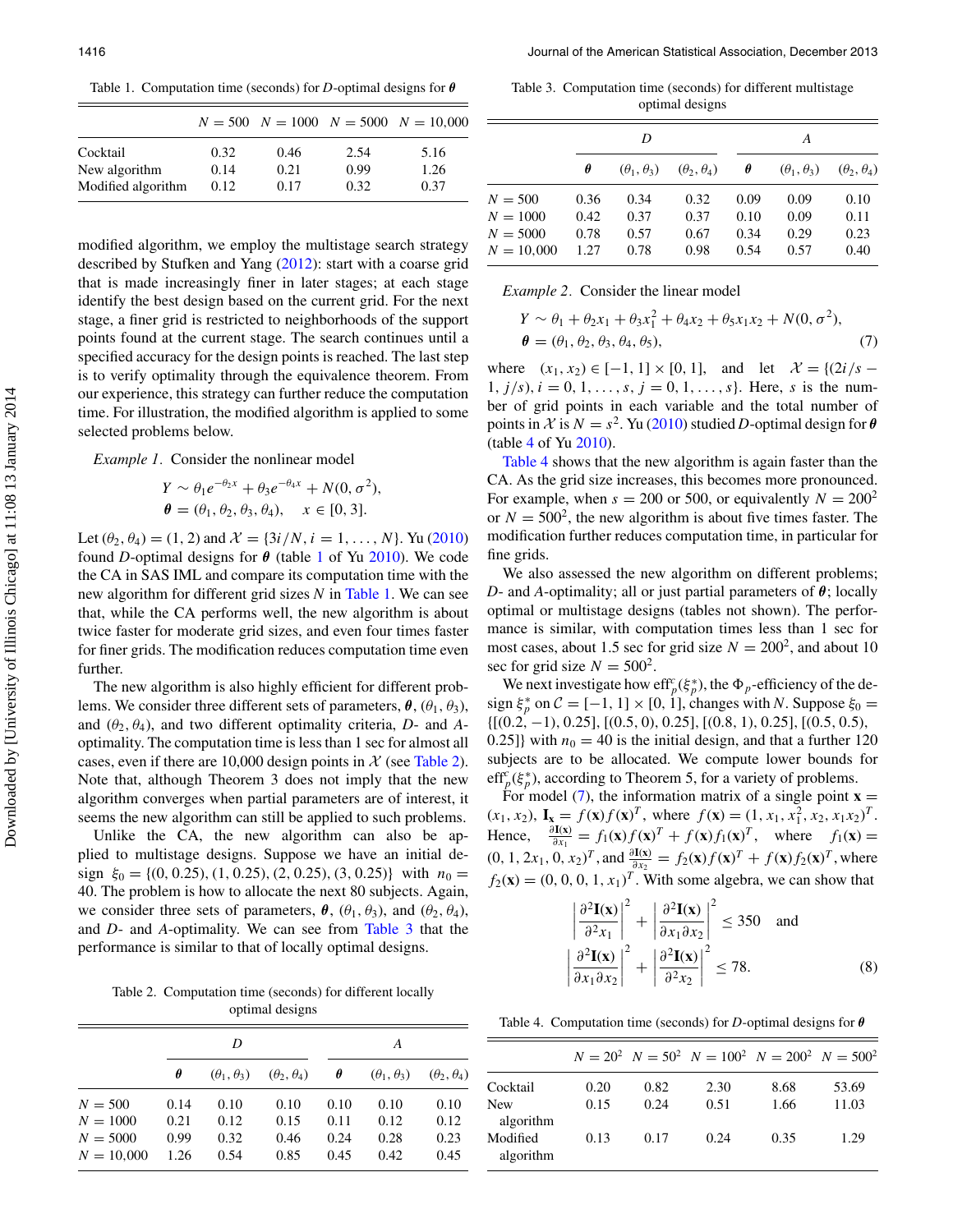<span id="page-7-0"></span>Table 5. Lower bounds for eff<sup>*c*</sup><sub>*p*</sub>( $\xi_p^*$ ) for different grid sizes *N* 

|             |       | θ     |                     |       | $(\theta_2, \ldots, \theta_5)$ |                     |  |  |
|-------------|-------|-------|---------------------|-------|--------------------------------|---------------------|--|--|
|             | D     | A     | $\Phi$ <sub>2</sub> | D     | A                              | $\Phi$ <sub>2</sub> |  |  |
| $N = 20^2$  | 0.872 | 0.680 | 0.662               | 0.843 | 0.676                          | 0.662               |  |  |
| $N = 50^2$  | 0.947 | 0.872 | 0.865               | 0.934 | 0.870                          | 0.865               |  |  |
| $N = 100^2$ | 0.973 | 0.936 | 0.932               | 0.966 | 0.935                          | 0.932               |  |  |
| $N = 200^2$ | 0.986 | 0.968 | 0.966               | 0.983 | 0.968                          | 0.966               |  |  |
| $N = 500^2$ | 0.995 | 0.987 | 0.986               | 0.993 | 0.987                          | 0.986               |  |  |

For given *s*,  $\varepsilon_1$  and  $\varepsilon_2$  (defined in Theorem 5) are  $\frac{2}{s}$  and  $\frac{1}{s}$ , respectively. Hence,  $\sqrt{\sum_{j=1}^{2} \varepsilon_{j}^{2}} = \sqrt{5}/s$ . We define the grid X', with points spread equidistantly in each variable with step sizes 2*/*3000 and 1*/*3000, respectively. We consider two different sets of parameters of interest,  $\theta$  and  $(\theta_2, \ldots, \theta_5)$ , and three different optimality criteria, D-, A-, and  $\Phi_2$ -optimality. Applying Theorem 5 and using Equations [\(6\)](#page-5-4) and [\(8\)](#page-6-5), we obtain the lower bounds for eff<sup>c</sup><sub>p</sub>( $\xi_p^*$ ) for different grid sizes *N* in [Table 5.](#page-7-0)

As *N* increases, the lower bounds for eff $_p^c(\xi_p^*)$  increase. For  $N = 100^2$ , the lower bounds are high ( $> 0.93$ ), while the true efficiencies could be much higher than the lower bounds. For example, for  $N = 20^2$ , the *A*-optimal design for  $\theta$  gives an optimality value of 0.203818 while the corresponding optimality value for  $N = 500^2$  is 0.203797, which implies that the *A*-optimal design for  $N = 20^2$  is at least 98.7% efficient. However, to find this tighter bound we require the optimal design for  $N = 500<sup>2</sup>$  and its lower bound for efficiency.

*Example 3.* We consider a multinomial model with three different categories, that is, a response  $\mathbf{Y} = (Y_1, Y_2, Y_3)^T$ , with  $Y_1 + Y_2 + Y_3 = 1$ , at experimental condition **x** that has a multinomial distribution with parameters  $\pi_1(\mathbf{x})$ ,  $\pi_2(\mathbf{x})$ ,  $1 - \pi_1(\mathbf{x})$  –  $\pi_2(\mathbf{x})$ *,* where

<span id="page-7-1"></span>
$$
\pi_i(\mathbf{x}) = P(Y_i = 1 | \mathbf{x}) = \frac{e^{g(\mathbf{x})^T \theta_i}}{1 + e^{g(\mathbf{x})^T \theta_1} + e^{g(\mathbf{x})^T \theta_2}}, i = 1, 2.
$$
 (9)

The vectors  $g(x)$  usually hold lower-order monomials in the covariates  $\mathbf{x} = (x_1, \dots, x_r)^T$  and  $\theta_1$  and  $\theta_2$  are the corresponding coefficient vectors. The log-likelihood for a single observation and parameter vector  $\boldsymbol{\theta} = (\theta_1^T, \theta_2^T)^T \in \mathbb{R}^k$  is then

$$
l(\theta; Y) = Y_1 \log \pi_1(\mathbf{x}) + Y_2 \log \pi_2(\mathbf{x}) + (1 - Y_1 - Y_2) \log(1 - \pi_1(\mathbf{x}) - \pi_2(\mathbf{x})),
$$

and we obtain the information matrix at a single point **x** as

$$
\mathbf{I}_{\mathbf{x}} = \begin{pmatrix} \pi_1(\mathbf{x})(1-\pi_1(\mathbf{x}))\mathbf{J}(\mathbf{x}) & -\pi_1(\mathbf{x})\pi_2(\mathbf{x})\mathbf{J}(\mathbf{x}) \\ -\pi_1(\mathbf{x})\pi_2(\mathbf{x})\mathbf{J}(\mathbf{x}) & \pi_2(\mathbf{x})(1-\pi_2(\mathbf{x}))\mathbf{J}(\mathbf{x}) \end{pmatrix}
$$

where  $\mathbf{J}(\mathbf{x}) = g(\mathbf{x})g^T(\mathbf{x})$ . Note that the information matrix  $\mathbf{I}_{\mathbf{x}}$ at a single point cannot be written in the form  $\mathbf{I}_x = f(\mathbf{x})f(\mathbf{x})^T$ for any vector function  $f(\mathbf{x})$ . Consequently, the CA cannot be applied to this example directly.

Multinomial logistic models are commonly used in toxicology experiments (see, e.g., Speybroeck et al. [2008,](#page-10-26) for an immunization experiment in cattle, with three categories, where **x** is the log-dose of the immunization treatment). To make this scenario more challenging for our algorithm, we add two further explanatory variables to the model, which corresponds to a situation where the vaccine is enhanced by two further substances to boost the immune reaction, or where the vaccine is composed of three different strains of the diluted parasite. We consider linear predictors, that is,  $g(\mathbf{x}) = (1, \mathbf{x}^T)^T = (1, x_1, x_2, x_3)^T$  where  $\mathbf{x} \in [0, 6]^3$ , and parameter vectors  $\boldsymbol{\theta}_1 = (\theta_{10}, \theta_{11}, \theta_{12}, \theta_{13})$  and  $\theta_2 = (\theta_{20}, \theta_{21}, \theta_{22}, \theta_{23}).$ 

<span id="page-7-6"></span>Optimal designs for model [\(9\)](#page-7-1) depend on the values of the unknown parameters (Zocchi and Atkinson [1999\)](#page-10-27). We assume that  $\theta_1 = (1, 1, -1, 2)$  and  $\theta_2 = (-1, 2, 1, -1)$ , and let the design space  $X = \{(6i/s, 6j/s, 6l/s), i, j, l = 0, 1, ..., s\}$ . Due to the large size of  $X$ , for this example we employ the modified algorithm only.

We consider (i) two different sets of parameters, *θ* and  $\theta' = (\theta_{11}, \theta_{12}, \theta_{13}, \theta_{21}, \theta_{22}, \theta_{23})$ ; (ii) both *D*- and *A*-optimality; and (iii) locally optimal design and multistage design with  $\xi_0$  = {[(1*,* 3*,* 6)*,* 0*.*25]*,*[(4*,* 2*,* 1)*,* 0*.*25]*,*[(0*,* 1*,* 2)*,* 0*.*25]*,*[(2*,* 1*,* 0)*,* 0.25]} and  $n_0 = 40$ . [Table 6](#page-7-2) shows the computation times for different grid sizes.

*Example 4.* Dette, Melas, and Shpilev [\(2011\)](#page-10-28) studied optimal designs for estimating the derivative of the expected response in nonlinear regression models. The optimal designs are determined numerically, based on some recursive formulas they derived. They considered following two models, [\(10\)](#page-7-3) and (11), to demonstrate their methods:

<span id="page-7-4"></span><span id="page-7-3"></span>
$$
Y \sim \theta_1 e^{\theta_2 x} + \theta_3 e^{\theta_4 x} + N(0, \sigma^2), \tag{10}
$$

$$
Y \sim \frac{\theta_1}{x + \theta_2 x} + \frac{\theta_3}{x + \theta_4 x} + N(0, \sigma^2),\tag{11}
$$

with  $x \in [0, 1]$ . The function of parameters of interest,  $g(\theta)$ , is  $\frac{\partial}{\partial x}(\theta_1 e^{\theta_2 x} + \theta_3 e^{\theta_4 x})$  for model [\(10\)](#page-7-3) and  $\frac{\partial}{\partial x}(\frac{\theta_1}{x + \theta_2 x} + \frac{\theta_3}{x + \theta_4 x})$  for

Table 6. Computation time (seconds) of the modified algorithm

<span id="page-7-2"></span>

|              |          | Locally optimal designs |                        |        |       | Multistage optimal designs |       |           |  |
|--------------|----------|-------------------------|------------------------|--------|-------|----------------------------|-------|-----------|--|
|              | $\theta$ |                         | $\boldsymbol{\theta}'$ |        |       | $\theta$                   |       | $\theta'$ |  |
|              | D        | A                       | D                      | А      | D     | А                          | D     | A         |  |
| $N = 10^3$   | 0.32     | 0.32                    | 0.26                   | 0.39   | 0.29  | 0.31                       | 0.18  | 0.23      |  |
| $N = 20^{3}$ | 0.62     | 1.07                    | 1.15                   | 1.71   | 0.74  | 1.73                       | 0.65  | 1.34      |  |
| $N = 50^{3}$ | 8.14     | 17.81                   | 17.94                  | 24.52  | 12.85 | 16.98                      | 11.29 | 19.57     |  |
| $N = 100^3$  | 54.38    | 86.92                   | 101.13                 | 169.57 | 71.73 | 68.14                      | 71.09 | 114.64    |  |
| $N = 200^3$  | 524.1    | 653.0                   | 664.4                  | 814.3  | 531.8 | 738.7                      | 718.2 | 853.8     |  |

<span id="page-7-5"></span>*,*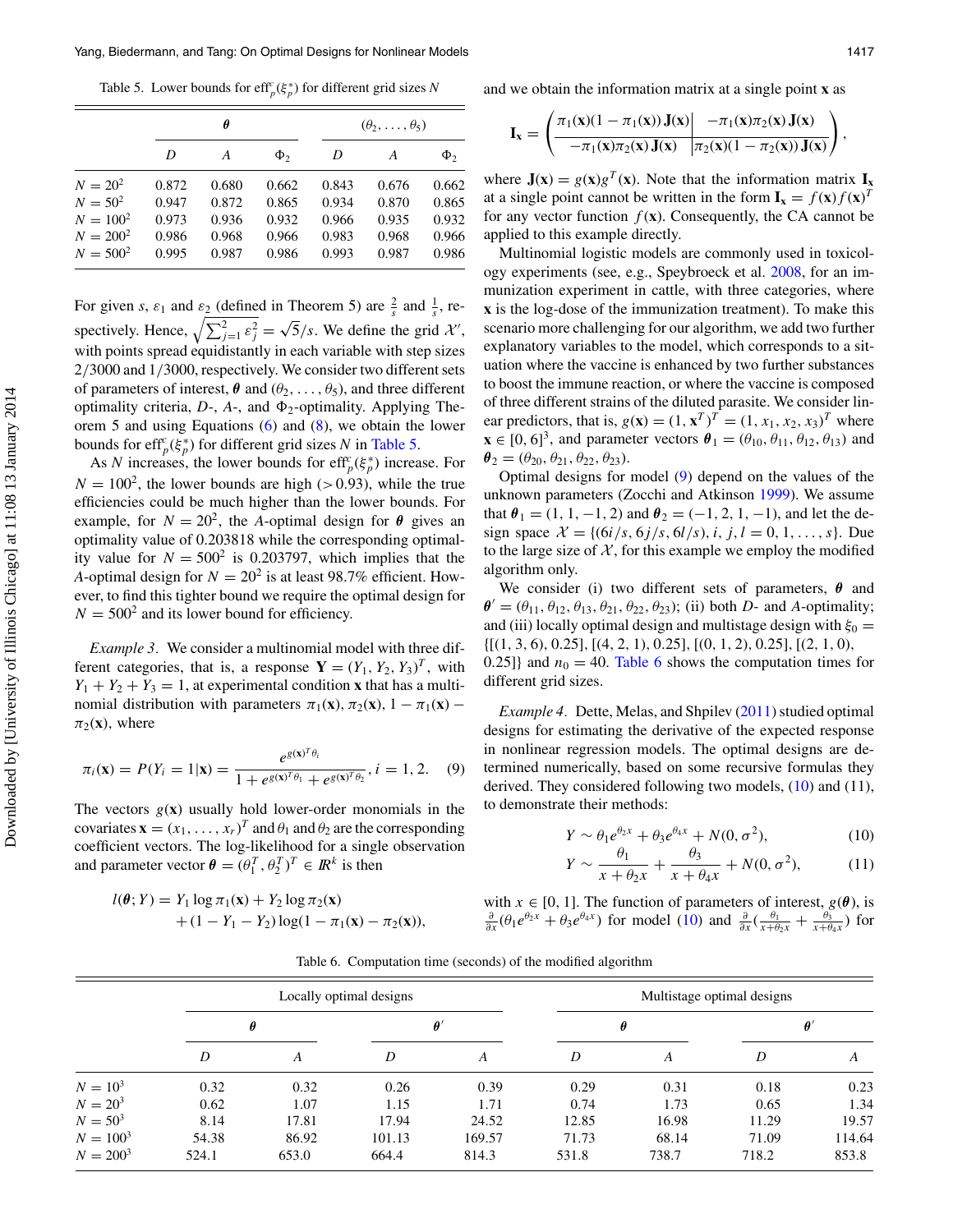model (11). Since  $g(\theta)$  is a scalar, this is a *c*-optimal design problem. Assuming  $(\theta_1, \theta_2, \theta_3, \theta_4) = (1, 0.5, 1, 1)$ , and interest is in  $g(\theta)$  at the point  $x = 0$  for both models, the optimal designs provided by Dette, Melas, and Shpilev [\(2011\)](#page-10-28) are {(0*,* 0*.*3509)*,*(0*.*3011*,* 0*.*4438)*,*(0*.*7926*,* 0*.*1491)*,*(1*,* 0*.*0562)} for model [\(10\)](#page-7-3) and {(0*,* 0*.*3509)*,*(0*.*0952*,* 0*.*4419)*,*(0*.*4707*,* 0*.*1479)*,*(1*,* 0*.*0597)} for model (11).

We apply the new algorithm to this problem. Either *A*- or *D*-optimality for  $g(\theta)$  will yield the desired optimal designs. We use *D*-optimality here, and consider the grid  $\mathcal{X} = \{i/10000, i =$ 0*,* 1*,...,* 10000}. We obtain {(0*,* 0*.*3508)*,*(0*.*3011*,* 0*.*4438)*,* (0*.*7926*,* 0*.*1491)*,*(1*,* 0*.*0563)} for model [\(10\)](#page-7-3) and {(0*,* 0*.*3504)*,* (0*.*0952*,* 0*.*4415)*,*(0*.*4705*,* 0*.*1480)*,*(1*,* 0*.*0601)} for model (11). The optimal designs provided by the new algorithm are not exactly the same as those found by Dette, Melas, and Shpilev [\(2011\)](#page-10-28), which may be due to floating errors during the numerical computation. Our designs actually give slightly smaller optimal values if we do not round up to four decimal places. The computation time for deriving these designs was 0.42 sec for model  $(10)$  and 0.34 sec for model  $(11)$ . We also tested the algorithm under different scenarios, such as different parameter values, different optimality criteria, and locally optimal or multistage designs. The computation times were all less than 1 sec.

#### <span id="page-8-0"></span>5. DISCUSSION

While the importance of optimal/efficient designs in scientific studies cannot be disputed, their application in practice is not well established. The main reason is the lack of availability of efficient designs, caused by the lack of a general and efficient algorithm. The existing algorithms mainly focus on a specific optimality problem: locally *D*-optimal design for all parameters. We have demonstrated in several examples that the new algorithm outperforms the CA, which appears to be the best available algorithm so far for that specific problem. Moreover, the new algorithm can be applied to a much broader class of optimality problems: any set of differentiable functions of the parameters of interest; all  $\Phi_p$ -optimality criteria with *p* being integer; locally optimal or multistage design. For all problems, the new algorithm performs efficiently; for most cases, we get instantaneous results. We believe this can greatly facilitate the application of optimal/efficient designs in practice.

Theorems 2 and 3 do not guarantee the convergence in some situations, for example, singular  $\mathbf{I}_{\xi_0}$  (for multistage designs) or  $\frac{\partial g(\theta)}{\partial \theta^T}$  not being a full rank square matrix (for locally optimal designs). However, we experienced convergence in virtually all different situations. It may be worthwhile to study the theoretical properties for these cases. On the other hand, we feel the idea in this article can be extended to Bayesian optimal design, where numerical approaches are even more important. More research is certainly needed in this direction.

The coding of the new algorithm is more complicated than that of the existing algorithms. However, the main body of the code is the same for all models, with the only part requiring change is the form of the information matrix. The SAS IML codes for all examples in this article can be downloaded from *[http://homepages.math.uic.edu/˜minyang](http://homepages.math.uic.edu/~minyang)*. These codes can be easily modified for different optimality problems.

#### APPENDIX

*Proof of Theorem 2.* We only give the proof for  $p > 0$ . For *p* = 0, the proof is exactly the same with  $\Phi_p(\Sigma_{\xi_0+\xi}(g))$  replaced by log |*<sup>ξ</sup>*0+*<sup>ξ</sup>* (*g*)|.

<span id="page-8-5"></span>We begin the proof by establishing the convexity of  $\Phi_p(\mathbf{\Sigma}_{\xi_0+\xi}(g))$ for  $p \geq 0$ .

*Lemma 1.* Suppose that  $\frac{\partial g}{\partial \theta}$  is a matrix of full row rank *r*. Then for any  $0 \leq \epsilon \leq 1$ , we have

$$
\Phi_p(\mathbf{\Sigma}_{\xi_0 + (1-\epsilon)\xi_{S^{(t)}} + \epsilon \xi^*}(g)) \leq (1-\epsilon)\Phi_p(\mathbf{\Sigma}_{\xi_0 + \xi_{S^{(t)}}}(g)) + \epsilon \Phi_p(\mathbf{\Sigma}_{\xi_0 + \xi^*}(g)).
$$

*Proof of Lemma 1.* Since  $\frac{\partial g}{\partial \theta}$  is of full row rank, there exist a nonsingular matrix **A**, such that  $\frac{\partial g}{\partial \theta} = (\mathbf{I_r \ 0})\mathbf{A}$ , where  $\mathbf{I_r}$  is an identity matrix and **0** is a zero-matrix with appropriate dimensions. Hence,

$$
\Sigma_{\xi_0+(1-\epsilon)\xi_{S^{(f)}}+\epsilon\xi^*}(g)
$$
\n
$$
= \left(\frac{\partial g}{\partial \theta^T} \mathbf{I}_{\xi_0+(1-\epsilon)\xi_{S^{(f)}}+\epsilon\xi^*}(\frac{\partial g}{\partial \theta^T})^T\right)^{-1}
$$
\n
$$
= \left((\mathbf{I}_{\mathbf{r}} \mathbf{0})((\mathbf{A}^T)^{-1}\mathbf{I}_{\xi_0+(1-\epsilon)\xi_{S^{(f)}}+\epsilon\xi^*}\mathbf{A}^{-1})^{-1}(\mathbf{I}_{\mathbf{r}})\right)^{-1}.
$$
\n(A.1)

By the definition of Schur complement (Pukelsheim [2006,](#page-10-29) sec. 3.11),  $\sum_{\xi_0+(1-\epsilon)\xi_{S(t)}+\epsilon\xi^*}(g)$  is the Schur complement of the first *r* × *r* principal submatrix of  $(A^T)^{-1}I_{\xi_0+(1-\epsilon)\xi_{S}(t)+\epsilon\xi^*}A^{-1}$ . Similarly,  $\Sigma^{-1}_{\xi_0+\xi_{S}(t)}(g)$  and  $\sum_{\xi_0+\xi^*}^{-1}(g)$  are the Schur complements of the first *r* × *r* principal submatrix of  $(A^T)^{-1}I_{\xi_0+\xi_{S}(t)}A^{-1}$  and  $(A^T)^{-1}I_{\xi_0+\xi^*}A^{-1}$ , respectively. Note that

<span id="page-8-7"></span><span id="page-8-1"></span>
$$
(\mathbf{A}^T)^{-1} \mathbf{I}_{\xi_0 + (1 - \epsilon)\xi_{\varsigma(t)} + \epsilon \xi^*} \mathbf{A}^{-1}
$$
  
=  $(1 - \epsilon)(\mathbf{A}^T)^{-1} \mathbf{I}_{\xi_0 + \xi_{\varsigma(t)}} \mathbf{A}^{-1} + \epsilon (\mathbf{A}^T)^{-1} \mathbf{I}_{\xi_0 + \xi^*} \mathbf{A}^{-1}.$  (A.2)

By concavity of the Schur complement (Pukelsheim [2006,](#page-10-29) sec. 3.11),

<span id="page-8-2"></span>
$$
\Sigma_{\xi_0 + (1 - \epsilon)\xi_{S^{(t)}} + \epsilon \xi^*}^{-1}(g) \ge (1 - \epsilon) \Sigma_{\xi_0 + \xi_{S^{(t)}}}^{-1}(g) + \epsilon \Sigma_{\xi_0 + \xi^*}^{-1}(g). \quad (A.3)
$$

By Equation [\(A.3\)](#page-8-1),

$$
\Phi_{p}(\mathbf{\Sigma}_{\xi_{0}+(1-\epsilon)\xi_{S^{(t)}}+\epsilon\xi^{*}}(g))
$$
\n
$$
= \left(\frac{1}{v}\text{Tr}(\mathbf{\Sigma}_{\xi_{0}+(1-\epsilon)\xi_{S^{(t)}}+\epsilon\xi^{*}}(g))^{-p}\right)^{1/p}
$$
\n
$$
\leq \left(\frac{1}{v}\text{Tr}((1-\epsilon)\mathbf{\Sigma}_{\xi_{0}+\xi_{S^{(t)}}}^{-1}(g)+\epsilon\mathbf{\Sigma}_{\xi_{0}+\xi^{*}}^{-1}(g))^{-p}\right)^{1/p}
$$
\n
$$
\leq (1-\epsilon)\left(\frac{1}{v}\text{Tr}(\mathbf{\Sigma}_{\xi_{0}+\xi_{S^{(t)}}}^{-1}(g))^{-p}\right)^{1/p} + \epsilon\left(\frac{1}{v}\text{Tr}(\mathbf{\Sigma}_{\xi_{0}+\xi^{*}}^{-1}(g))^{-p}\right)^{1/p}
$$
\n
$$
= (1-\epsilon)\Phi_{p}(\mathbf{\Sigma}_{\xi_{0}+\xi_{S^{(t)}}}(g)) + \epsilon\Phi_{p}(\mathbf{\Sigma}_{\xi_{0}+\xi^{*}}(g)). \tag{A.4}
$$

The first and the second inequalities in Equation [\(A.4\)](#page-8-2) follow from monotonicity and convexity of  $\Psi_p(\mathbf{M})$ , respectively (Fedorov and Hackl [1997,](#page-10-30) sec. [2.2\)](#page-3-2), where  $\Psi_p(\mathbf{M}) = (v^{-1}Tr(\mathbf{M}^{-p}))^{1/p}$ .  $□$ 

<span id="page-8-6"></span>Now let be the set of all approximate designs *ξ* . Denote *ξ* <sup>∗</sup> as an optimal design that minimizes  $\Phi_p(\mathbf{\Sigma}_{\xi_0+\xi}(g))$ . Since  $\mathbf{I}_{\xi_0}$  is nonsingular and  $n_0 > 0$ , for any  $\xi \in \Xi$ , we have

<span id="page-8-3"></span>
$$
\Phi_p(\mathbf{\Sigma}_{\xi_0+\xi^*}(g)) \leq \Phi_p(\mathbf{\Sigma}_{\xi_0+\xi}(g)) \leq \Phi_p(\mathbf{\Sigma}_{\xi_0}(g)),\tag{A.5}
$$

where  $\Sigma_{\xi_0}(g) = \frac{\partial g(\theta)}{\partial \theta^T} (n_0 \mathbf{I}_{\xi_0})^{-1} \{\frac{\partial g(\theta)}{\partial \theta^T}\}^T$ . In addition,  $\mathbf{I}_{\xi_0 + \xi}$  is nonsingular regardless of  $\xi$ . Thus,  $\Phi_p(\mathbf{\Sigma}_{\xi_0+(1-\alpha)\xi_1+\alpha\xi_2}(g))$  is infinitely differentiable with respect to  $\alpha$ . Combining this fact with Equation [\(A.5\)](#page-8-3), there exists  $K < \infty$ , such that

<span id="page-8-4"></span>
$$
\sup \left\{ \frac{\partial^2 \Phi_p(\mathbf{\Sigma}_{\xi_0 + (1-\alpha)\xi_1 + \alpha \xi_2}(g))}{\partial \alpha^2} : \xi_1 \in \Xi, \xi_2 \in \Xi, \alpha \in [0, 1] \right\} = K.
$$
\n(A.6)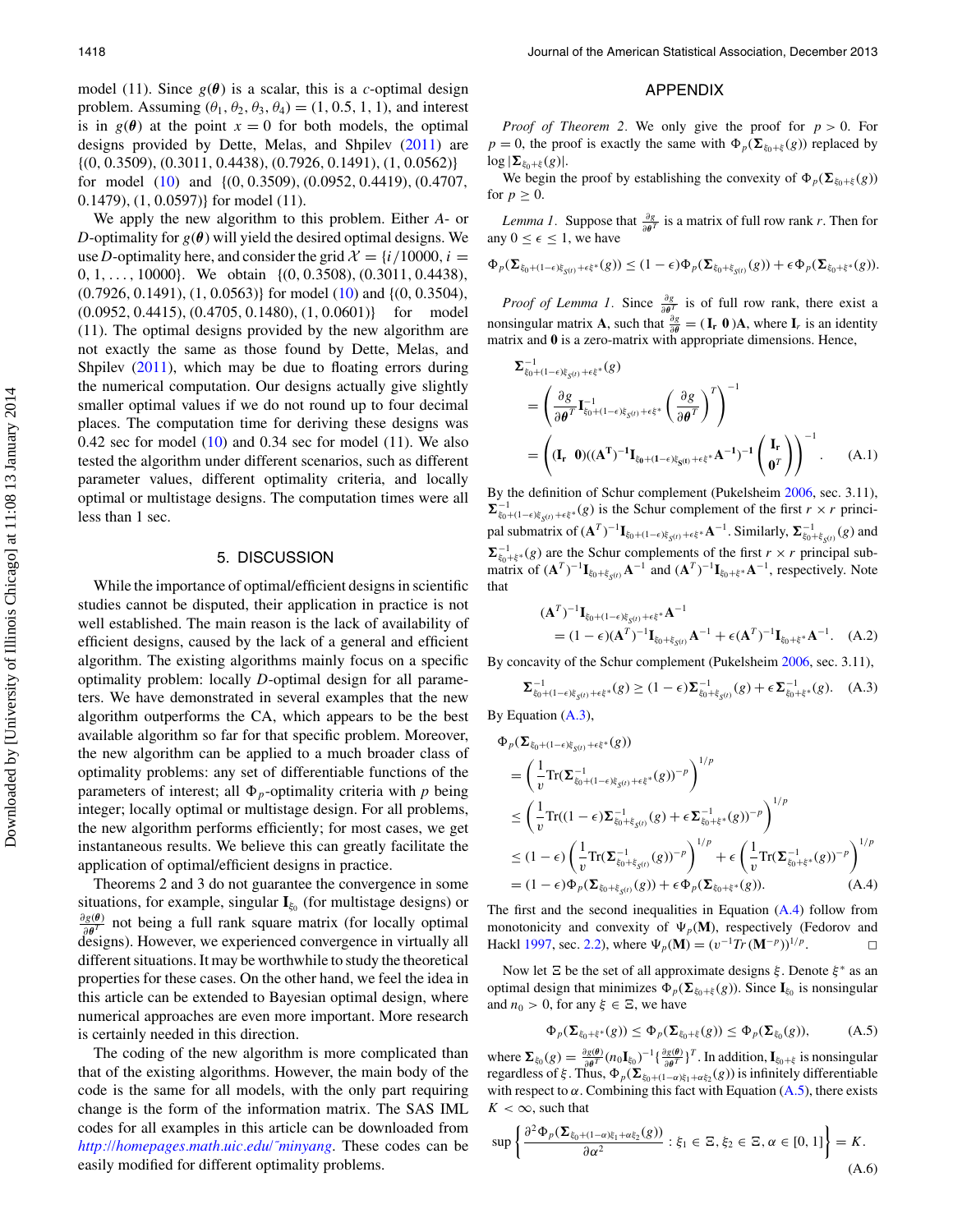The convergence of  $\Phi_p(\Sigma_{\xi_0+\xi_{S^{(t)}}}(g))$  is obvious since it is a decreasing nonnegative function of *t*. We shall show that

$$
\lim_{t \to \infty} \Phi_p(\mathbf{\Sigma}_{\xi_0 + \xi_{S^{(t)}}}(g)) = \Phi_p(\mathbf{\Sigma}_{\xi_0 + \xi^*}(g)). \tag{A.7}
$$

If Equation  $(A.7)$  does not hold, by the monotonicity of  $\Phi_p(\mathbf{\Sigma}_{\xi_0+\xi_{S^{(t)}}}(g))$ , there exists  $\delta > 0$ , such that  $\Phi_p(\mathbf{\Sigma}_{\xi_0+\xi_{S^{(t)}}}(g))$  –  $\Phi_p(\Sigma_{\xi_0+\xi^*}(g)) > \delta$  for all *t*. Utilizing the convexity of  $\Phi_p$ , for any  $0 \le$  $\epsilon \leq 1$ , we have  $\Phi_p(\Sigma_{\xi_0+(1-\epsilon)\xi_{S^{(r)}}+\epsilon\xi^*}(g)) \leq (1-\epsilon)\Phi_p(\Sigma_{\xi_0+\xi_{S^{(r)}}}(g)) +$  $\epsilon \Phi_p(\mathbf{\Sigma}_{\xi_0+\xi^*}(g))$ , which implies that

$$
\lim_{\epsilon \downarrow 0} \frac{1}{\epsilon} (\Phi_p(\Sigma_{\xi_0 + (1-\epsilon)\xi_{S^{(t)}} + \epsilon \xi^*}(g)) - \Phi_p(\Sigma_{\xi_0 + \xi_{S^{(t)}}}(g))) \n\leq \Phi_p(\Sigma_{\xi_0 + \xi^*}(g)) - \Phi_p(\Sigma_{\xi_0 + \xi_{S^{(t)}}}(g)).
$$
\n(A.8)

The left hand side of Equation  $(A.8)$  is the first derivative of  $\Phi_p(\mathbf{\Sigma}_{\xi_0+(1-\alpha)\xi_{S^{(t)}}+\alpha\xi^*}(g))$  with respect to *α* when  $\alpha=0$ . By some standard matrix differentiation approach, using Equations [\(A.8\)](#page-9-3), [\(1\)](#page-3-3), and the definition of  $\mathbf{x}_t^*$  in Equation [\(2\)](#page-3-1), for all *t*, we have

<span id="page-9-3"></span>
$$
d_p(\mathbf{x}_t^*, \xi_{S^{(t)}}) \ge \delta. \tag{A.9}
$$

Consider a differently updated design  $\xi_{S^{(t+1)}}(\alpha) = (1 - \alpha)\xi_{S^{(t)}}$ Consider a differently updated design  $\xi_{S^{(t+1)}}(\alpha) = (1 - \alpha)\xi_{S^{(t)}}$ <br>  $\bigcup (x_i^*, \alpha)$ , where  $0 \le \alpha \le 1$ . By the definition of  $S^{(t+1)}$  in Equation [\(2\)](#page-3-1), for any  $\alpha \in [0, 1]$ ,

<span id="page-9-6"></span>
$$
\Phi_p(\Sigma_{\xi_0+\xi_{S^{(t+1)}}}(g)) \le \Phi_p(\Sigma_{\xi_0+\xi_{S^{(t+1)}}(\alpha)}(g)). \tag{A.10}
$$

Expanding into a Taylor series in  $\alpha$ , and applying Equations [\(A.6\)](#page-8-4) and [\(A.9\)](#page-9-4), we can show that

<span id="page-9-5"></span>
$$
\Phi_p(\Sigma_{\xi_0+\xi_{S^{(t)}}(\alpha)}(g))
$$
\n
$$
= \Phi_p(\Sigma_{\xi_0+\xi_{S^{(t)}}}(g)) - d_p(x_t^*, \xi_{S^{(t)}})\alpha
$$
\n
$$
+ \frac{1}{2}\alpha^2 \frac{\partial^2 \Phi_p(\Sigma_{\xi_0+(1-\alpha)\xi_1+\alpha\xi_2})}{\partial \alpha^2}|_{\alpha=\alpha'}
$$
\n
$$
\leq \Phi_p(\Sigma_{\xi_0+\xi_{S^{(t)}}}(g)) - \delta\alpha + \frac{1}{2}K\alpha^2,
$$
\n(A.11)

where  $\alpha' \in [0, \alpha]$ . If  $K > \delta$ , let  $\alpha = \frac{\delta}{K}$ . By Equation [\(A.11\)](#page-9-5), we have

$$
\Phi_p(\mathbf{\Sigma}_{\xi_0+\xi_{S^{(t+1)}}(\frac{\delta}{K})}(g)) - \Phi_p(\mathbf{\Sigma}_{\xi_0+\xi_{S^{(t)}}}(g)) \leq -\frac{\delta^2}{2K}.
$$
 (A.12)

By Equations [\(A.10\)](#page-9-6) and [\(A.12\)](#page-9-7), we have, for all  $t \ge 0$ ,

$$
\Phi_p(\mathbf{\Sigma}_{\xi_0+\xi_{S^{(t+1)}}}(g)) - \Phi_p(\mathbf{\Sigma}_{\xi_0+\xi_{S^{(t)}}}(g)) \leq -\frac{\delta^2}{2K}.
$$
 (A.13)

Inequality [\(A.13\)](#page-9-8) implies that  $\lim_{t\to\infty} \Phi_p(\Sigma_{\xi_0+\xi_{S}(t)}(g)) = -\infty$ , which contradicts the fact that  $\Phi_p(\Sigma_{\xi_0+\xi_{S^{(t)}}}(g))$  is a nonnegative function. Similar arguments can be applied to the case when  $K \leq \delta$ , in which we let  $\alpha = 1$ .  $\Box$ 

*Proof of Theorem 3.* Again, we only give the proof for *p >* 0.

<span id="page-9-9"></span>When  $n_0 = 0$ , there is no initial design  $\xi_0$ , that is,  $\Sigma_{\xi_0 + \xi}(g) = \Sigma_{\xi}(g)$ , where

$$
\mathbf{\Sigma}_{\xi}(g) = \frac{1}{n} \frac{\partial g(\boldsymbol{\theta})}{\partial \boldsymbol{\theta}^T} \mathbf{I}_{\xi}^{-1} \left\{ \frac{\partial g(\boldsymbol{\theta})}{\partial \boldsymbol{\theta}^T} \right\}^T.
$$
 (A.14)

Define  $\Xi_1 = {\xi : \Phi_p(\Sigma_{\xi}(g)) \leq \Phi_p(2\Sigma_{\xi_{S^{(0)}}}(g))}.$  Clearly  $\xi_{S^{(t)}} \in \Xi_1$ since  $\Phi_p(\mathbf{\Sigma}_{\xi_{S^{(t)}}}(g))$  is a decreasing nonnegative function. Consider a differently updated design  $\xi_{S^{(t+1)}}(\alpha) = (1 - \alpha)\xi_{S^{(t)}} \bigcup (\mathbf{x}_t^*, \alpha)$ . For any  $\alpha \in [0, \frac{1}{2}]$ , we have  $\Phi_p(\Sigma_{\xi_{S^{(t+1)}}(\alpha)}(g)) \leq \Phi_p(2\Sigma_{\xi_{S^{(t)}}}(g))$ , which implies that  $\xi_{S^{(t+1)}}(\alpha) \in \Xi_1$  for any  $\alpha \in [0, \frac{1}{2}].$ 

Since  $\frac{\partial g(\theta)}{\partial \theta^T}$  is a full rank square matrix, **I**<sub>*ξ*</sub> is nonsingular for any  $\xi \in$  $\mathbf{E}_1$ . Thus, the function  $\Phi_p(\mathbf{\Sigma}_{(1-\alpha)\xi_1+\alpha\xi_2}(g))$  is infinitely differentiable with respect to  $\alpha$  for any  $\alpha \in [0, \frac{1}{2}]$ . Combining this fact with Equation [\(A.14\)](#page-9-9), there exists  $M_1 < \infty$ , such that

$$
\sup \left\{ \frac{\partial^2 \Phi_p(\mathbf{\Sigma}_{(1-\alpha)\xi_1+\alpha\xi_2}(g))}{\partial \alpha^2} : \xi_1 \in \Xi_1, \xi_2 \in \Xi, \alpha \in \left[0, \frac{1}{2}\right] \right\} = M_1.
$$

The rest of the proof is the same as that of Theorem 2 with a minor but obvious modification. -

<span id="page-9-13"></span><span id="page-9-12"></span><span id="page-9-2"></span>*Proof of Theorem 4.* By the standard theory of multivariate convex functions (see Kaplan [1999,](#page-10-21) sec. 1.9), it is sufficient to show that the Hessian of  $\tilde{\Phi}_p(\Sigma_{\xi_0+\xi}(g)), \frac{\partial^2 \tilde{\Phi}_p(\Sigma_{\xi_0+\xi}(g))}{\partial \omega \partial \omega^T}$ , is a nonnegative definite matrix. Stufken and Yang [\(2012\)](#page-10-25) proved this for  $p = 0, 1$ , for onestage designs. Here we extend their results to nonnegative integers  $p$ , for multistage designs. Notice that the constraints imposed by  $\Omega$ guarantee that the corresponding matrix  $\mathbf{I}_{\xi_0+\xi}$  is a nonnegative definite matrix.

For simplification, we rewrite  $\Sigma_{\xi_0+\xi}(g)$  as  $\Sigma$  and  $I_{\xi_0+\xi}$  as I. For  $i = 1, \ldots, m - 1$ , define  $I^i = n(I_{x_i} - I_{x_m})$ . Applying matrix differentiation, we have

<span id="page-9-10"></span><span id="page-9-4"></span>
$$
\frac{\partial \Sigma}{\partial \omega_i} = -\frac{\partial g(\boldsymbol{\theta})}{\partial \boldsymbol{\theta}^T} \mathbf{I}^{-1} \mathbf{I}^i \mathbf{I}^{-1} \left\{ \frac{\partial g(\boldsymbol{\theta})}{\partial \boldsymbol{\theta}^T} \right\}^T, \quad i = 1, ..., m - 1, \quad \text{(A.15)}
$$

$$
\frac{\partial^2 \Sigma}{\partial \omega_i \omega_j} = \frac{\partial g(\boldsymbol{\theta})}{\partial \boldsymbol{\theta}^T} (\mathbf{I}^{-1} \mathbf{I}^j \mathbf{I}^{-1} \mathbf{I}^i \mathbf{I}^{-1} + \mathbf{I}^{-1} \mathbf{I}^i \mathbf{I}^{-1} \mathbf{I}^j \mathbf{I}^{-1}) \left\{ \frac{\partial g(\boldsymbol{\theta})}{\partial \boldsymbol{\theta}^T} \right\}^T,
$$

$$
i, j = 1, ..., m - 1. \quad \text{(A.16)}
$$

Case (i):  $p = 0$ . Applying matrix differentiation, we obtain

<span id="page-9-0"></span>
$$
\frac{\partial \log |\Sigma|}{\partial \omega_i} = \text{Tr}\left(\Sigma^{-1} \frac{\partial \Sigma}{\partial \omega_i}\right), \quad i = 1, ..., m - 1, \quad (A.17)
$$

$$
\frac{\partial^2 \log |\Sigma|}{\partial \omega_i \omega_j} = \text{Tr}\left(\Sigma^{-1} \frac{\partial^2 \Sigma}{\partial \omega_i \omega_j} - \Sigma^{-1} \frac{\partial \Sigma}{\partial \omega_j} \Sigma^{-1} \frac{\partial \Sigma}{\partial \omega_i}\right),
$$

$$
i, j = 1, ..., m - 1. \quad (A.18)
$$

Using Equations  $(A.15)$  and  $(A.16)$ , with some matrix algebra, we can show that

$$
\frac{\partial^2 \log |\Sigma|}{\partial \omega_i \omega_j} = \text{Tr}\left(\Sigma^{-\frac{1}{2}} \frac{\partial g(\theta)}{\partial \theta^T} \mathbf{I}^{-1} \mathbf{I}^j \mathbf{I}^{-\frac{1}{2}} \mathbf{I}^i \mathbf{I}^{-1} \left\{ \frac{\partial g(\theta)}{\partial \theta^T} \right\}^T \Sigma^{-\frac{1}{2}} \right) \n+ \text{Tr}\left(\Sigma^{-\frac{1}{2}} \frac{\partial g(\theta)}{\partial \theta^T} \mathbf{I}^{-1} \mathbf{I}^j \mathbf{I}^{-\frac{1}{2}} P^{\perp} \left[ \mathbf{I}^{-\frac{1}{2}} \left\{ \frac{\partial g(\theta)}{\partial \theta^T} \right\}^T \right] \right) \n\times \mathbf{I}^{-\frac{1}{2}} \mathbf{I}^i \mathbf{I}^{-1} \left\{ \frac{\partial g(\theta)}{\partial \theta^T} \right\}^T \Sigma^{-\frac{1}{2}} \right),
$$

<span id="page-9-8"></span><span id="page-9-7"></span>where  $P^{\perp}(\mathbf{X}) = \mathbf{I} - \mathbf{X}(\mathbf{X}^T\mathbf{X}) - \mathbf{X}^T$  denotes the orthogonal projection matrix onto the orthogonal complement of the column space of **X**. Thus, the Hessian matrix of  $log |\Sigma|$  is nonnegative definite by Proposition 1 by Stufken and Yang [\(2012\)](#page-10-25).

Case (ii):  $p > 0$ . Applying matrix differentiation, we have

<span id="page-9-1"></span>
$$
\frac{\partial \text{Tr}(\mathbf{\Sigma})^p}{\partial \omega_i} = p \text{Tr}\left(\mathbf{\Sigma}^{p-1} \frac{\partial \mathbf{\Sigma}}{\partial \omega_i}\right), \quad i = 1, ..., m-1, \quad (A.19)
$$

$$
\frac{\partial^2 \text{Tr}(\mathbf{\Sigma})^p}{\partial \omega_i \omega_j} = p \text{Tr}\left(\mathbf{\Sigma}^{p-1} \frac{\partial^2 \mathbf{\Sigma}}{\partial \omega_i \omega_j} + \sum_{l=0}^{p-2} \mathbf{\Sigma}^l \frac{\partial \mathbf{\Sigma}}{\partial \omega_j} \mathbf{\Sigma}^{p-2-l} \frac{\partial \mathbf{\Sigma}}{\partial \omega_i}\right),
$$

$$
i, j = 1, ..., m-1. \quad (A.20)
$$

Note that when  $p = 1$ , the second term on the right-hand side of Equation [\(A.20\)](#page-9-1) vanishes.

<span id="page-9-11"></span>Using Equation [\(A.16\)](#page-9-10), with some algebra, it can be shown that

$$
\begin{split} &\text{Tr}\left(\mathbf{\Sigma}^{p-1}\frac{\partial^2 \mathbf{\Sigma}}{\partial \omega_i \omega_j}\right) \\ &= 2 \text{Tr}\left(\mathbf{\Sigma}^{\frac{p-1}{2}}\frac{\partial g(\boldsymbol{\theta})}{\partial \boldsymbol{\theta}^T}\mathbf{I}^{-1}\mathbf{I}^j\mathbf{I}^{-\frac{1}{2}}\mathbf{I}^i\mathbf{I}^{-1}\left\{\frac{\partial g(\boldsymbol{\theta})}{\partial \boldsymbol{\theta}^T}\right\}^T \mathbf{\Sigma}^{\frac{p-1}{2}}\right), \quad \text{(A.21)} \\ &\text{Tr}\left(\mathbf{\Sigma}^l \frac{\partial \mathbf{\Sigma}}{\partial \omega_j} \mathbf{\Sigma}^{p-2-l} \frac{\partial \mathbf{\Sigma}}{\partial \omega_i}\right) \\ &= \text{Tr}\left(\mathbf{\Sigma}^{\frac{l}{2}}\frac{\partial \mathbf{\Sigma}}{\partial \omega_j} \mathbf{\Sigma}^{\frac{p-2-l}{2}} \mathbf{\Sigma}^{\frac{p-2-l}{2}}\frac{\partial \mathbf{\Sigma}}{\partial \omega_i} \mathbf{\Sigma}^{\frac{l}{2}}\right). \end{split}
$$